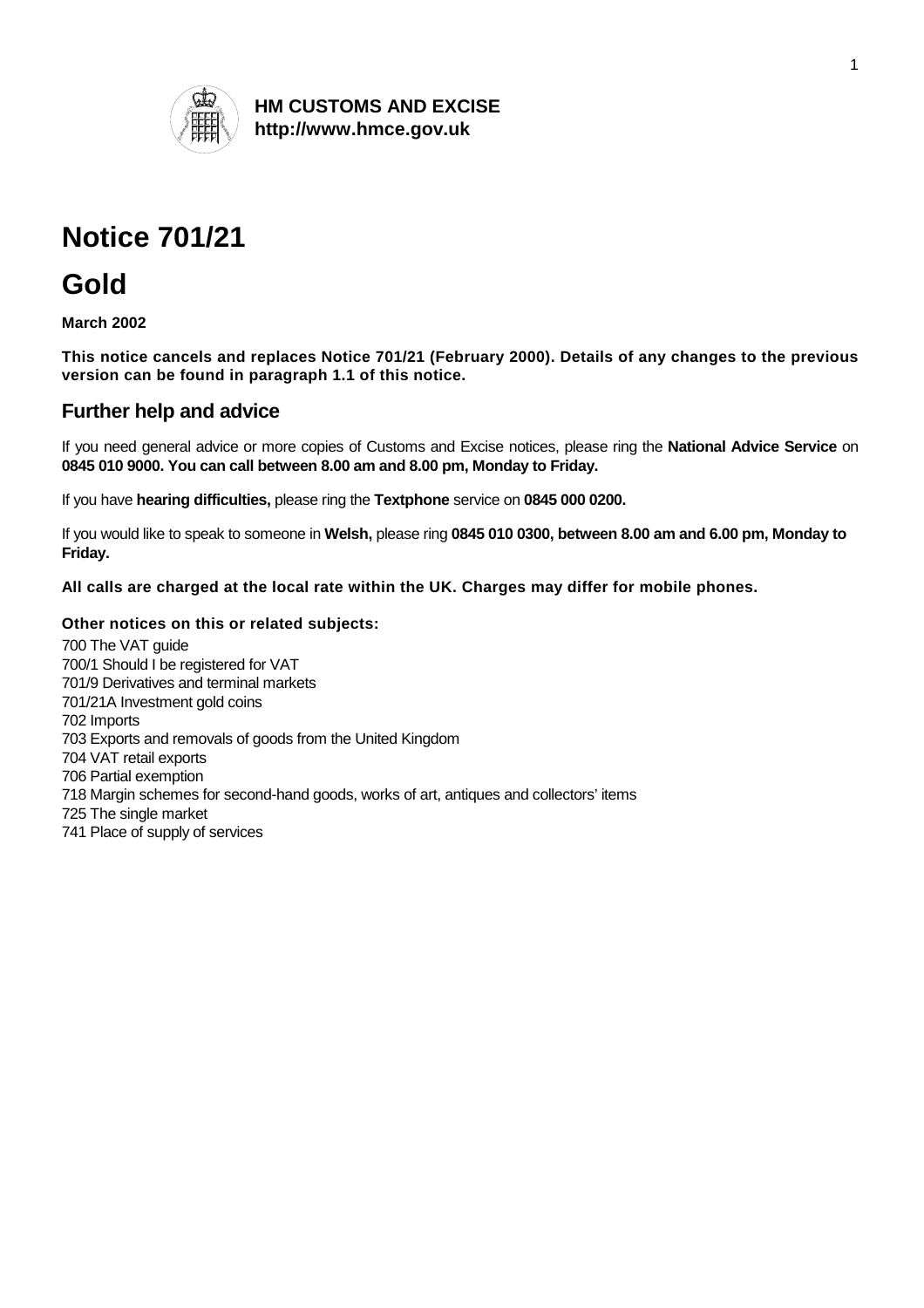## **Contents**

| 1.                                                   |                                                                                            |  |
|------------------------------------------------------|--------------------------------------------------------------------------------------------|--|
| 1.1                                                  |                                                                                            |  |
| 2.                                                   |                                                                                            |  |
| 2.1<br>2.2                                           |                                                                                            |  |
| 3.                                                   |                                                                                            |  |
| 3.1<br>3.2                                           |                                                                                            |  |
| 4.                                                   |                                                                                            |  |
| 4.1<br>4.2<br>4.3<br>4.4<br>4.5<br>4.6<br>4.7        |                                                                                            |  |
| 5.                                                   |                                                                                            |  |
| 5.1<br>5.2<br>5.3<br>5.4                             |                                                                                            |  |
| 6.                                                   |                                                                                            |  |
| 6.1<br>6.2<br>6.3<br>6.4<br>6.5                      | Do I need to raise an invoice if I buy investment gold from a person who does not trade in |  |
| 6.6                                                  |                                                                                            |  |
| 7.                                                   |                                                                                            |  |
| 7.1<br>7.2<br>7.3<br>7.4<br>7.5<br>7.6<br>7.7        |                                                                                            |  |
| 8.                                                   |                                                                                            |  |
| 8.1<br>8.2<br>8.3                                    |                                                                                            |  |
| 9.                                                   |                                                                                            |  |
| 9.1<br>9.2<br>9.3<br>9.4<br>9.5<br>9.6<br>9.7<br>9.8 |                                                                                            |  |
| 10.                                                  |                                                                                            |  |
| 10.1<br>10.2                                         |                                                                                            |  |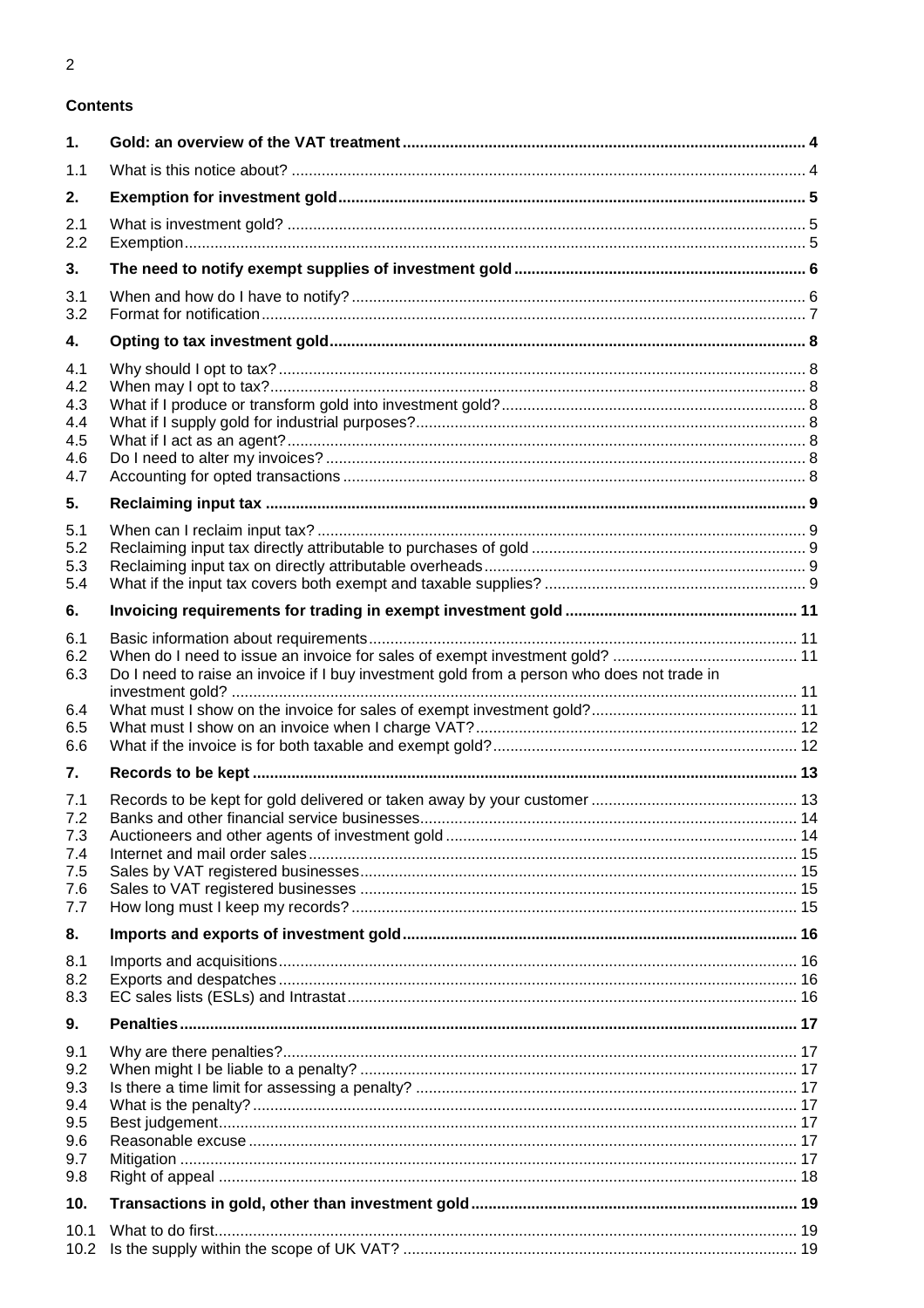| 10.4 | Supplies between central banks and members of the London Bullion Market Association20 |  |
|------|---------------------------------------------------------------------------------------|--|
| 10.5 |                                                                                       |  |
| 10.6 |                                                                                       |  |
| 10.7 |                                                                                       |  |
| 10.8 |                                                                                       |  |
| 11.  |                                                                                       |  |
| 11.1 |                                                                                       |  |
|      |                                                                                       |  |
|      |                                                                                       |  |
| 11.4 |                                                                                       |  |
| 11.5 |                                                                                       |  |
| 11.6 |                                                                                       |  |
| 12.  |                                                                                       |  |
| 13.  |                                                                                       |  |
| 14.  |                                                                                       |  |
| 14.1 |                                                                                       |  |
| 15.  |                                                                                       |  |
| 16.  |                                                                                       |  |
|      |                                                                                       |  |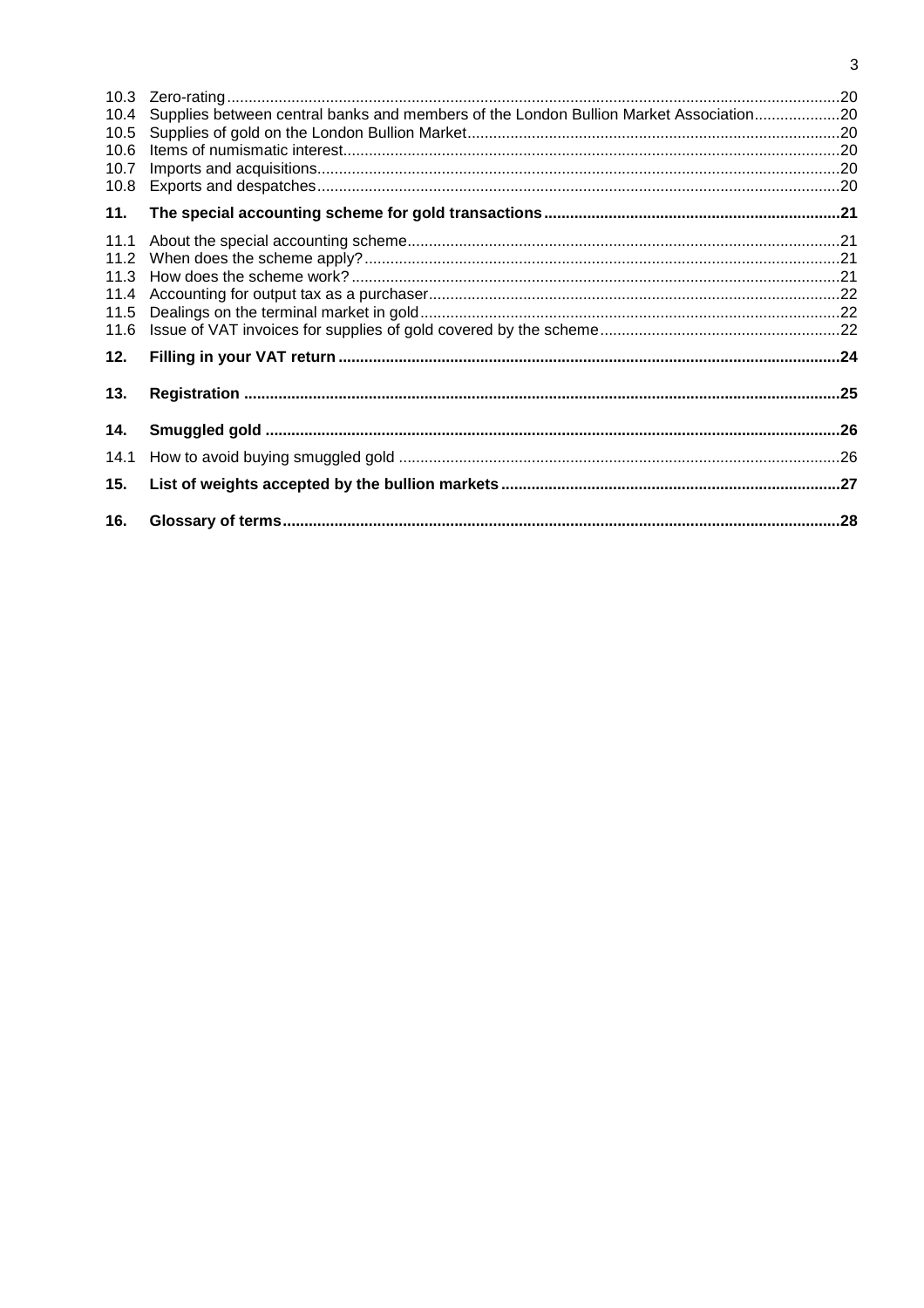## <span id="page-3-0"></span>**1. Gold: an overview of the VAT treatment**

## <span id="page-3-1"></span>**1.1 What is this notice about?**

Gold can be used for investment and industrial purposes. For investment purposes, gold is minted or transformed into coins, ingots, bars and wafers as a store of value and a hedge against inflation.

This notice explains how you should treat supplies, acquisitions and imports of gold and investment gold for VAT purposes.

It covers the following aspects:

| <b>Section</b> | explains                                                                                                                                                                                 |  |
|----------------|------------------------------------------------------------------------------------------------------------------------------------------------------------------------------------------|--|
| $\mathbf{2}$   | the criteria gold must meet to be treated as investment gold; and<br>$\bullet$<br>how supplies of it, which are normally exempt from VAT, should be treated.<br>$\bullet$                |  |
| 3              | the need to notify us when you make exempt supplies of investment gold.                                                                                                                  |  |
| 4              | the procedures to follow if you wish to opt to tax investment gold.                                                                                                                      |  |
| 5              | how to reclaim input tax.                                                                                                                                                                |  |
| 6              | the invoicing requirements for trading in exempt investment gold.                                                                                                                        |  |
| $\overline{7}$ | how you should keep your records, and supplies by auctioneers and agents in respect of<br>investment gold.                                                                               |  |
| 8              | how you must treat your importations and exportations of investment gold.                                                                                                                |  |
| 9              | how penalties are levied.                                                                                                                                                                |  |
| 10             | that other supplies of gold will remain taxable at the standard rate, with the exception of<br>certain transactions between central banks and transactions on the London Bullion Market. |  |
| 11             | the special accounting scheme you must operate if you buy or sell standard-rated gold<br>including investment gold.                                                                      |  |
| 12             | how you complete your VAT return - VAT 100.                                                                                                                                              |  |
| 13             | VAT registration.                                                                                                                                                                        |  |
| 14             | how to avoid buying smuggled gold.                                                                                                                                                       |  |
| 15             | the list of weights accepted by the Bullion Market.                                                                                                                                      |  |
| 16             | the glossary of terms used in this notice.                                                                                                                                               |  |

It has been restructured and rewritten to improve readability, but the technical content has not changed from the February 2000 edition.

This notice and others mentioned are available on paper and on our Internet website at www.hmce.gov.uk.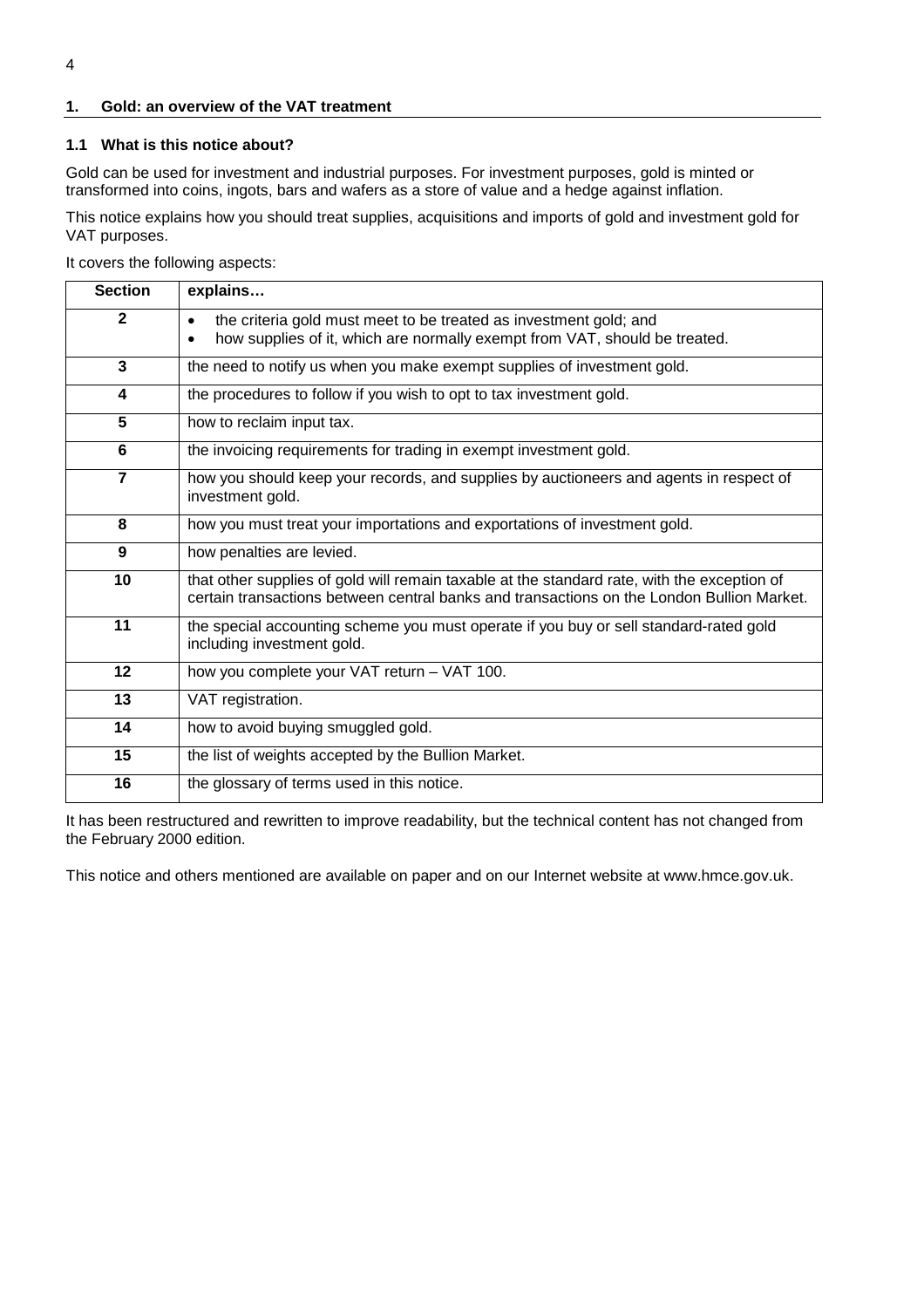#### <span id="page-4-0"></span>**2. Exemption for investment gold**

## **Investment gold is exempt from VAT, subject to an option to tax. If you are interested in opting to tax your supplies you need to read section [4.](#page-7-0)**

#### <span id="page-4-1"></span>**2.1 What is investment gold?**

Investment gold is:

- (a) gold of a purity not less than 995 thousandths that is in the form of a bar, or a wafer, of a weight accepted by the bullion markets;
- (b) a gold coin minted after 1800 that:
- is of a purity of not less than 900 thousandths;
- is, or has been, legal tender in its country of origin; and
- is of a description of coin that is normally sold at a price that does not exceed 180% of the open market value of the gold contained in the coin; or
- (c) an investment gold coin as specified in Notice 701/21A *Investment gold coins*.

## <span id="page-4-2"></span>**2.2 Exemption**

The following supplies are exempt:

- (a) a supply of investment gold;
- (b) a supply which confers the right to take possession of investment gold. This includes supplies of unallocated investment gold (see section [16\)](#page-27-0), loans, swaps, forward and future contracts concerning investment gold. This does not include options. Also see Notice 701/9 *Derivatives and terminal markets*.
- (c) a supply of services by an agent which consists of attempting to bring about a supply within (a) or (b) above for a named principal, whether or not the agent is successful.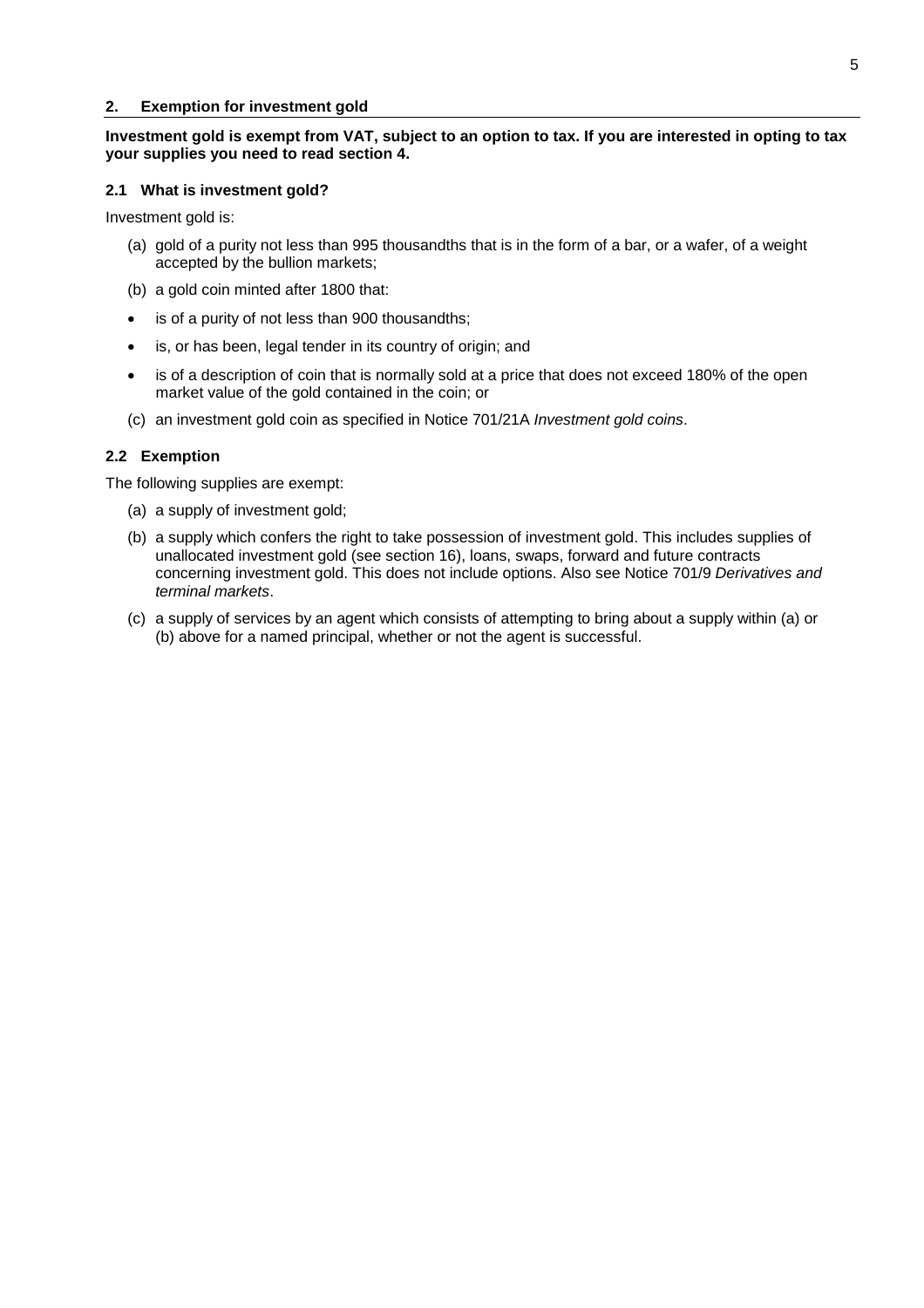## <span id="page-5-0"></span>**3. The need to notify exempt supplies of investment gold**

## **Certain paragraphs within this section have legal force, and these are enclosed within boxes.**

## <span id="page-5-1"></span>**3.1 When and how do I have to notify?**

The first time that you make an exempt supply of investment gold which exceeds £5,000, or when the value of your supplies of exempt investment gold to any one customer is over £10,000 in any 12 month period, you must notify us within 28 days at the following address:

The Gold Team HM Customs and Excise Thomas Paine House Angel Square Torrens Street LONDON EC1V 1TA

If you are required to notify that you trade in investment gold and you are not registered for VAT, you must also provide the following information:

- 1. Name of company, partnership or sole proprietor.
- 2. Company incorporation number or details of partners.
- 3. Address(es).
- 4. Telephone number.
- 5. Contact name.
- 6. Accountant's name, address and telephone number.
- 7. Associated VAT registration numbers.

The Gold Team will send you an acknowledgement. If, however you do not receive this within 28 days, you must check that they have received your notification.

You do not need to notify us of subsequent supplies.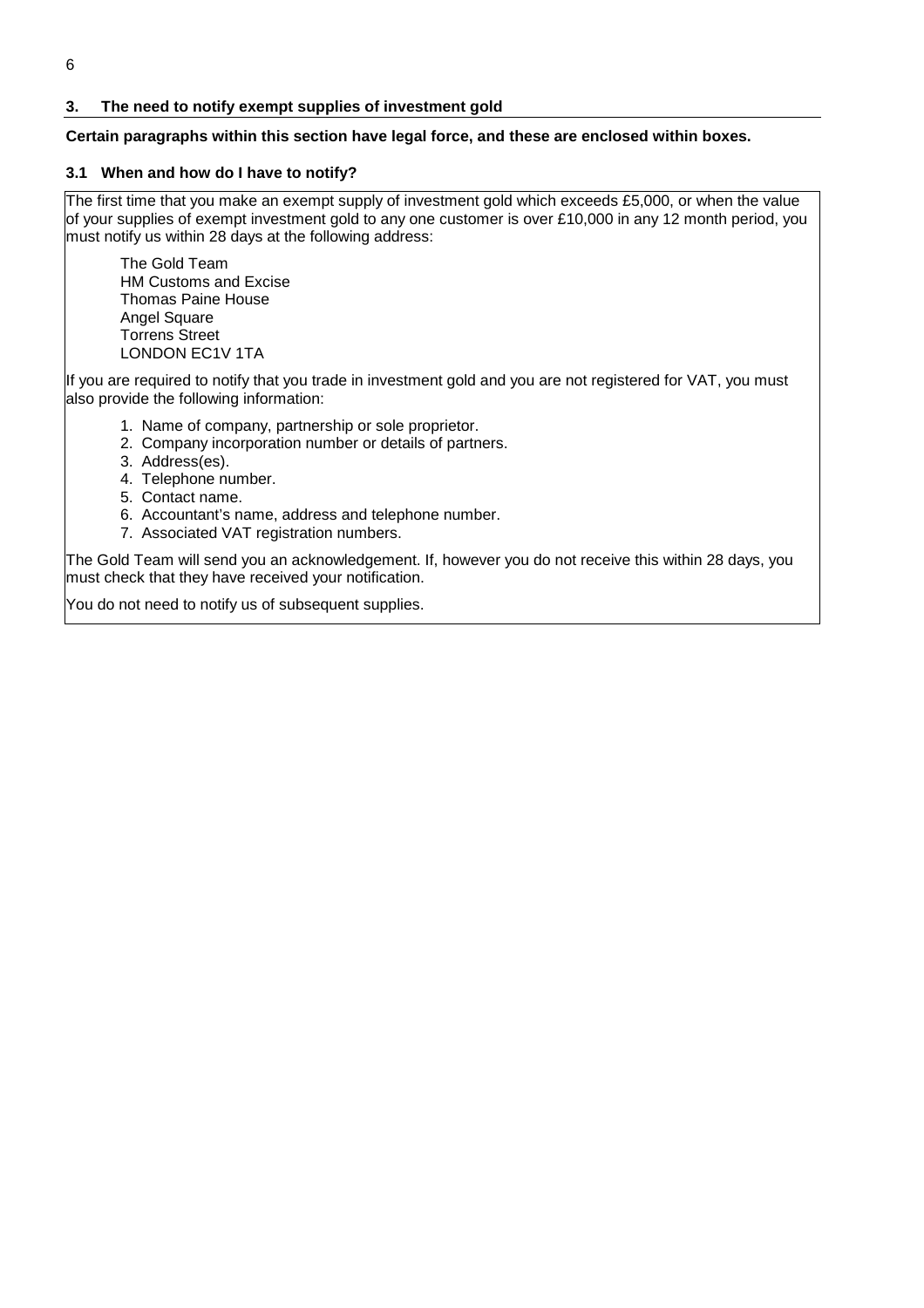## <span id="page-6-0"></span>**3.2 Format for notification**

Your notification should be in the following format.

## *PERSONS WHO TRADE IN INVESTMENT GOLD – FORM OF NOTIFICATION*

To:

The Gold Team HM Customs & Excise Thomas Paine House Angel Square, Torrens Street LONDON EC1V 1TA

Dear Sir/Madam

In accordance with the requirements outlined in paragraph [3.1](#page-5-1) to Notice 701/21, *Gold*, I am writing to notify you that I am trading in investment gold.

I am registered for VAT; my registration number is: ...............................................................................................................

I am not registered for VAT; the details requested in paragraph [3.1 o](#page-5-1)f Notice 701/21 *Gold* are as follows:

1. Name of Company/Partnership/Proprietor:

............................................................................................................... 2. Company incorporation number/details of partners: ............................................................................................................... 3. Address: ............................................................................................................... ............................................................................................................... 4. Telephone number: ............................................................................................................... 5. Contact name: ............................................................................................................... 6. Accountant's full name and address: ............................................................................................................... ............................................................................................................... ...........................................................Post Code: ................................. 7. Associated VAT registration numbers (if any): ............................................................................................................... Please acknowledge receipt Surname: ...................................... First Name: .................................. Signed: .......................................... Dated: .......................................... *Status: Proprietor/Partner/Director/Company Secretary/Authorised Person (Delete as applicable)*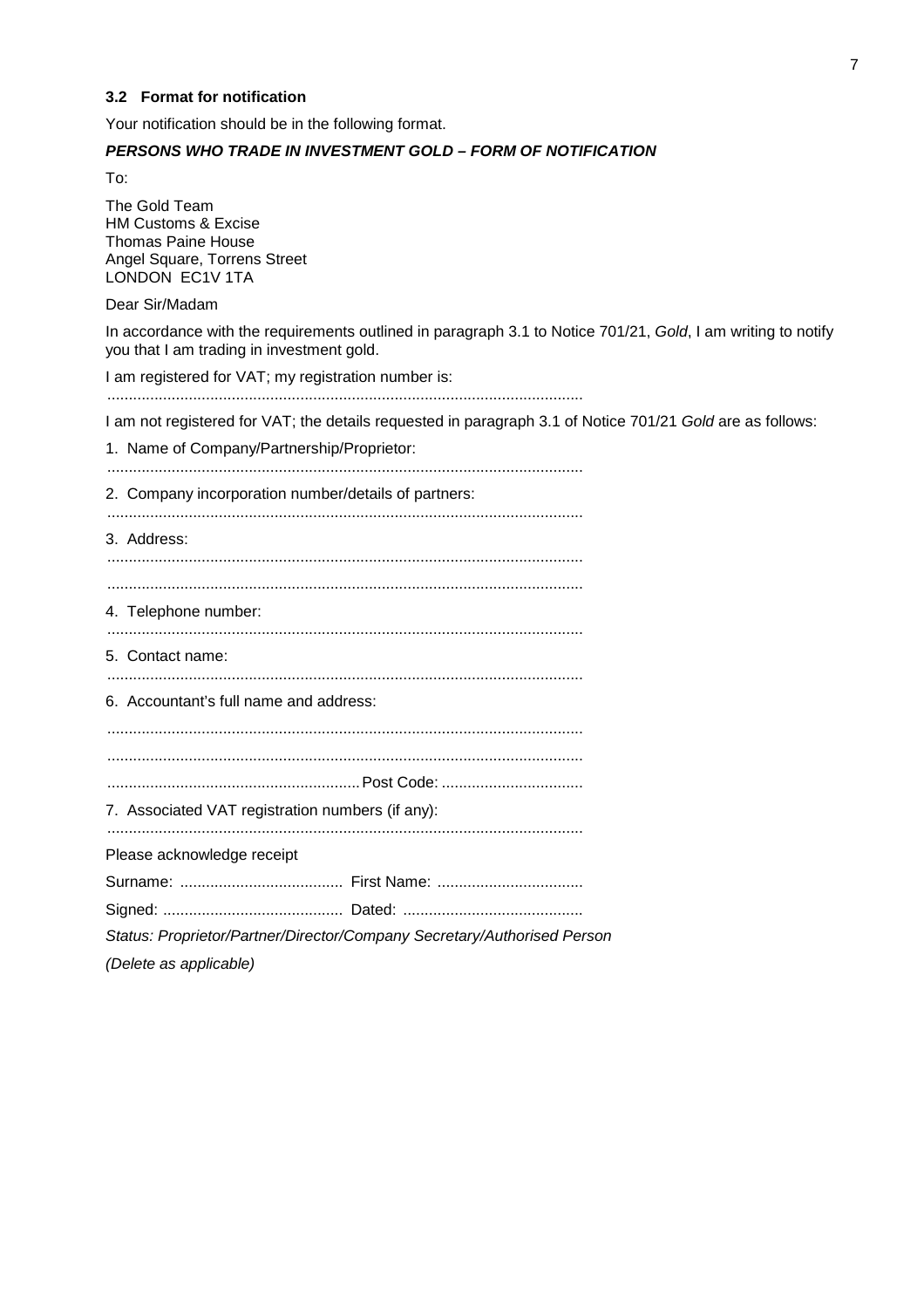## <span id="page-7-0"></span>**4. Opting to tax investment gold**

## **Certain paragraphs within this section have legal force, and these are enclosed within boxes.**

## <span id="page-7-1"></span>**4.1 Why should I opt to tax?**

You may wish to opt to tax a supply of investment gold because you can then reclaim all input tax directly attributable to that supply.

## <span id="page-7-2"></span>**4.2 When may I opt to tax?**

You may only opt to tax supplies of investment gold (see paragraph [2.1\)](#page-4-1) made to another taxable person. You may also opt to tax investment gold coins if you produce the coins yourself. Supplies of investment gold to non-taxable persons will always be exempt.

## <span id="page-7-3"></span>**4.3 What if I produce or transform gold into investment gold?**

As long as you are a taxable person you may opt to tax any supply of investment gold to another taxable person.

You must notify your local Business Advice Centre if you intend to opt to tax. If you do not receive an acknowledgement within 28 days, you must check that they have received the notification.

## <span id="page-7-4"></span>**4.4 What if I supply gold for industrial purposes?**

If you are a taxable person, who as a normal part of your business supplies gold for industrial purposes, you may only opt to tax certain supplies of investment gold, **but you need to get our agreement first**.

To get our agreement to you opting to tax your supplies of investment gold, you must write to your local Business Advice Centre, giving your VAT registration number and confirming that you normally trade in gold for industrial purposes. If they agree they will send you a letter of approval within 28 days. They will normally impose conditions and the letter will also explain what these are and tell you when you can start opting.

We will accept that you normally supply investment gold for industrial purposes if you can show that you do so on a regular basis.

Once you have received our agreement, you may opt to tax supplies of investment gold bars or wafers you make to other taxable persons.

We may however withdraw our approval for the protection of the revenue.

## <span id="page-7-5"></span>**4.5 What if I act as an agent?**

If you are acting for a named principal and your principal has opted to tax, you may opt to tax your services in so far as they are related to your principal's "opted" supplies of investment gold.

You must inform your local Business Advice Centre that you intend to opt to tax your services. If you do not receive an acknowledgement within 28 days, you must check that they have received the notification.

## <span id="page-7-6"></span>**4.6 Do I need to alter my invoices?**

As opting to tax a transaction is simple - once you have fulfilled the conditions in paragraph [4.3,](#page-7-3) [4.4 a](#page-7-4)nd [4.5,](#page-7-5)  all you need to do is to include the following statement on your invoice.

"We have opted to tax this transaction."

## **But please note that once you have opted to tax a particular supply you cannot change your mind and exempt it.**

## <span id="page-7-7"></span>**4.7 Accounting for opted transactions**

If you intend to opt to tax you should also read section [11 o](#page-20-0)f this notice which explains how to account for VAT.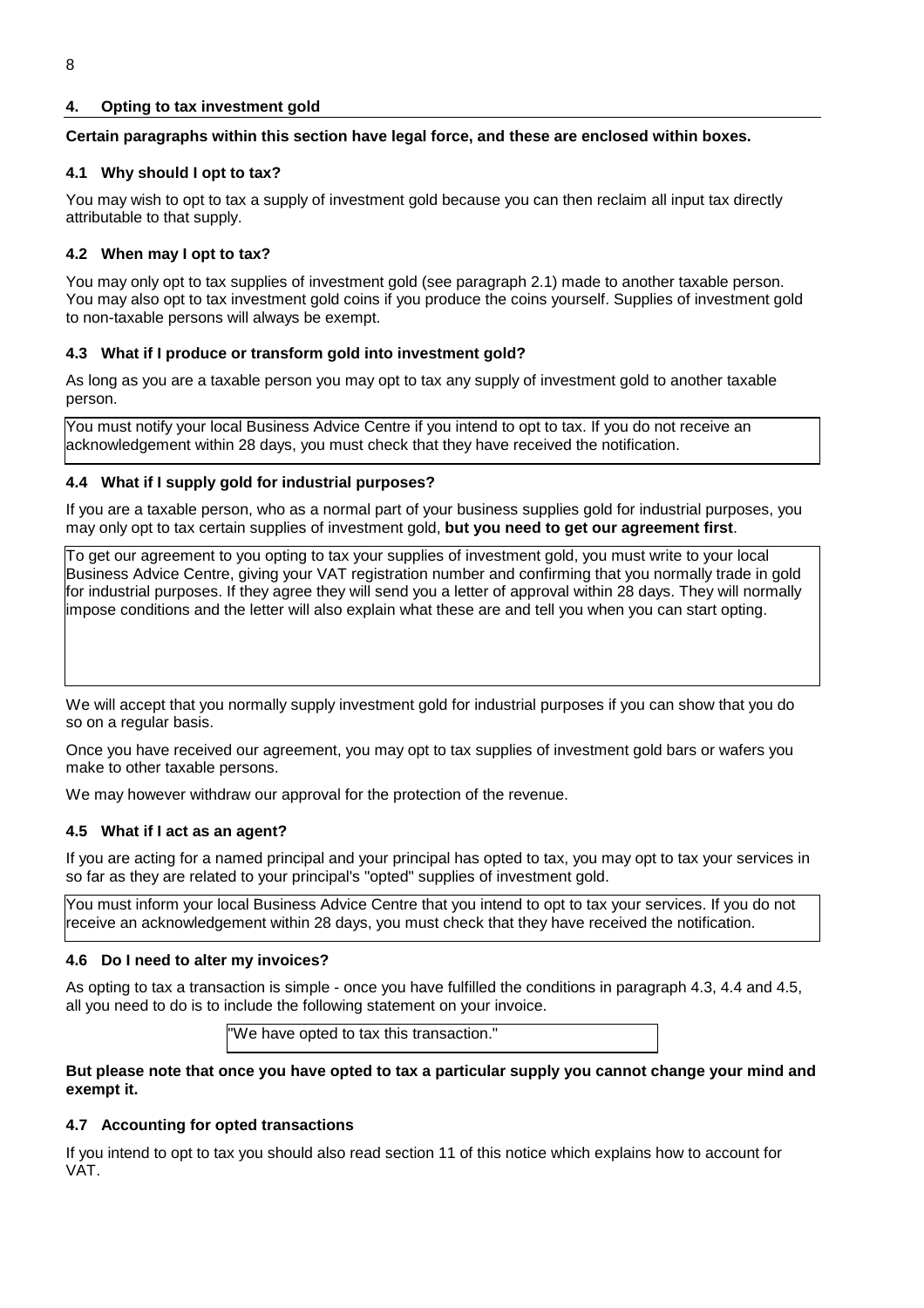#### <span id="page-8-0"></span>**5. Reclaiming input tax**

### <span id="page-8-1"></span>**5.1 When can I reclaim input tax?**

**If you opt to tax a particular supply of investment gold** (see section [4\)](#page-7-0) you will be able to reclaim **all** the related input tax as you will be making a taxable supply of investment gold. To reclaim all your input tax you will need to be able to show that none of your input tax relates to any exempt supplies of investment gold.

**If you make exempt supplies and are registered for VAT**, you may not be able to reclaim all of the input tax you incur. Normally you can only reclaim input tax incurred on goods and services used, or to be used, in making taxable supplies. You will find more about this in Notice 706 *Partial exemption.* But, there are special rules about reclaiming input tax you incur on some of the goods and services that are directly attributable to your exempt supplies of investment gold.

These special rules are set out in paragraphs [5.2,](#page-8-2) [5.3](#page-8-3) and [5.4.](#page-8-4) 

## <span id="page-8-2"></span>**5.2 Reclaiming input tax directly attributable to purchases of gold**

If you are going to make exempt supplies of investment gold you may reclaim input tax on the following directly related goods and services:

- the purchase of any investment gold on which you have been charged VAT (for example because your supplier has opted to tax - see section [4\)](#page-7-0);
- $\bullet$ the purchase of any other gold which you are going to transform into investment gold; and
- $\bullet$ the costs of having your gold transformed into investment gold.

## <span id="page-8-3"></span>**5.3 Reclaiming input tax on directly attributable overheads**

If you actually produce or transform any gold into investment gold yourself, you may also reclaim the input tax you incur on related goods and services. But **only to the extent that they are linked to the production or transformation process.** 

For example:

- gold;
- machinery, plant and fittings;
- crucibles and furnace linings;
- laboratory instruments and equipment;
- tools, tooling and equipment;
- fuel and power;
- buildings and maintenance of buildings; and
- fume abatement and effluent treatment.

You cannot reclaim any input tax that is not linked to the production or transformation process. For example, you cannot reclaim input tax on a computer used for recording exempt sales of investment gold.

If you use a building for the production of exempt investment gold, and an area is set aside for the sale of that investment gold, the input tax on the building will have to be split to reflect the fact that only a part of it is linked to the production of the investment gold.

## **5.4 What if the input tax covers both exempt and taxable supplies?**

<span id="page-8-4"></span>(a) You may incur input tax on goods, including taxed investment gold, or services which are used partly to make exempt supplies of investment gold and partly to make other supplies. Under the normal rules for partial exemption you must attribute input tax on any goods and services exclusively used to make taxable and exempt supplies, directly to those supplies. Any residual input tax has to be apportioned between the supplies.

Since there is a limited right to deduct input tax directly attributable to exempt investment gold, when it comes to apportionting residual input tax, the normal partial exemption rules will not fully identify the correct amount to be reclaimed. This is because attribution to the supply alone will not determine the extent that VAT is allowable. There has to be a further stage to identify allowable input tax. Therefore you will not be able to use the standard partial exemption method and will have to work out separately how much input tax incurred in respect of any exempt supplies of investment gold can be reclaimed.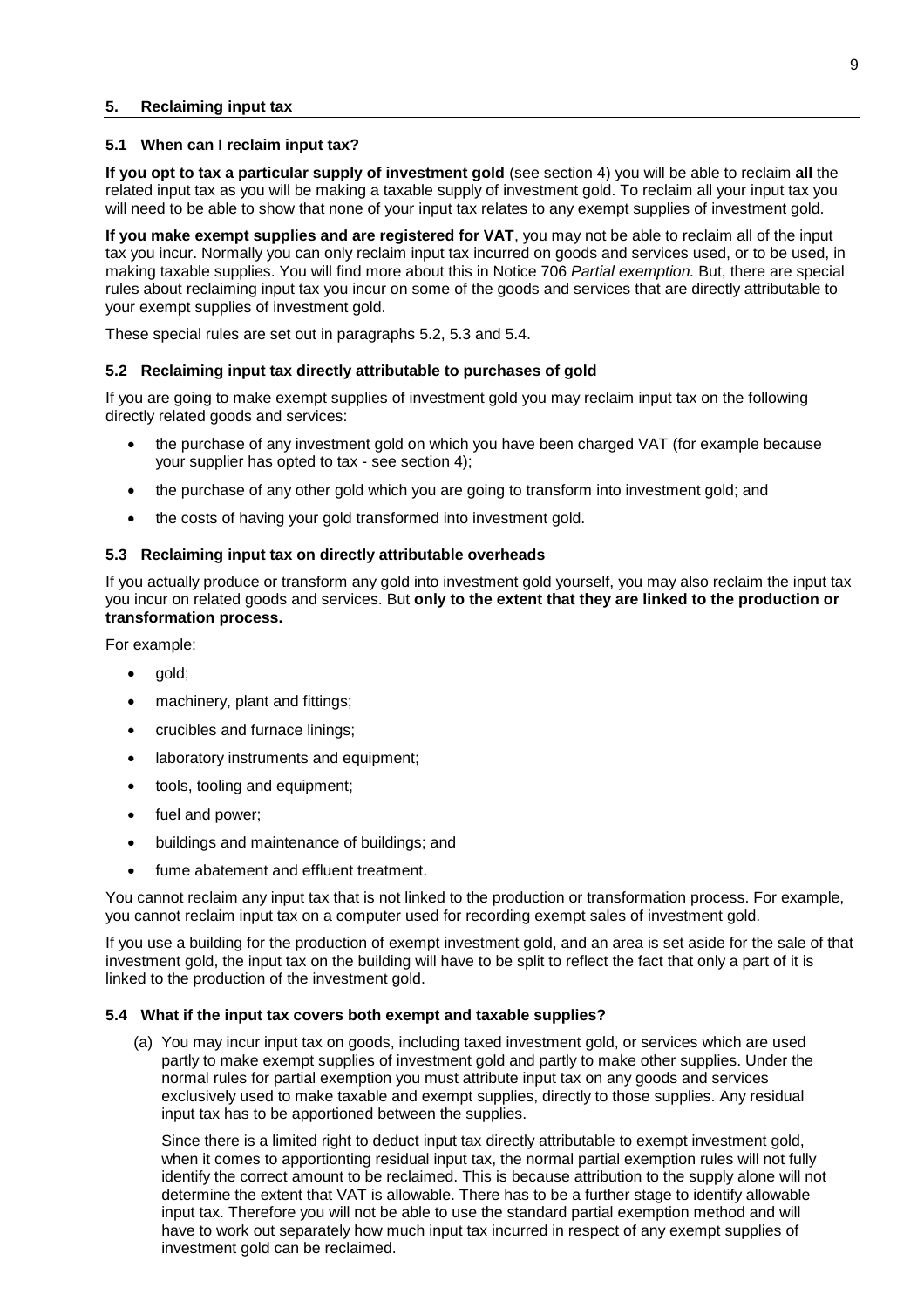- (b) If you make exempt supplies of investment gold and you:
- are **not** a producer or transformer and **do not** buy in transformation services, you may reclaim only the VAT incurred on the taxed investment gold itself. If you receive a mixed supply part of which is investment gold that you intend to supply partly as exempt investment gold and partly as other goods or services, you will first have to work out the extent to which the input tax on the supply you received is attributable to your various supplies. For the element attributable to your exempt supply of investment gold, you will then have to work out how much of that input tax relates to the gold itself. You cannot, for example, reclaim any input tax incurred on a separate delivery service of that gold.
- you are **not** a producer or transformer but **do** buy in transformation services, you may reclaim the VAT you incur on taxed investment gold itself, other gold, and the VAT you incur on any outsourced transformation services. If you incur any input tax which is in part attributable to your supplies of exempt investment gold and in part attributable to your other supplies, you will first have to work out the extent to which the input tax incurred is attributable to your various supplies. Then, for the element attributable to the exempt supply of investment gold, you will need to work out the extent to which it relates to the gold itself and to the transformation services.
- you **are** a producer and/or transformer, you will be able to reclaim the VAT incurred on any related gold and also any VAT incurred on production and/or transformation costs. If you incur any input tax which is in part attributable to your supplies of exempt investment gold and in part attributable to other supplies, you will first have to work out the extent to which that input tax is attributable to your various supplies. Then, for the element attributable to the exempt supply of investment gold, you will need to work out the extent to which it relates only to the gold and production/transformation costs.
- (c) Example showing how to reclaim input tax attributable to both exempt and taxable supplies.

A business buys a new building on which it is charged VAT. Part of the building is to be used to produce exempt investment gold, other gold and silver. Part is set aside as a sales area for these goods, and part is rented out (an exempt supply). VAT on the building relates to:

- production and sales of exempt investment gold;
- production and sales of other gold;
- production and sales of silver; and
- the rental.

To know how much VAT the business can reclaim, it will have to work out to what extent the building is to be used to make the supplies of the non-investment gold and silver, the extent that it is to be used to make the supplies of exempt rental and the extent that the building is to be used to make the supplies of exempt investment gold (including an element of the sales area). Having identified an element that relates to the supplies of investment gold, the business will then have to work out how much of this actually relates to the production of that investment gold. This can be claimed in addition to the part that relates to the production and sales of the other gold and the silver.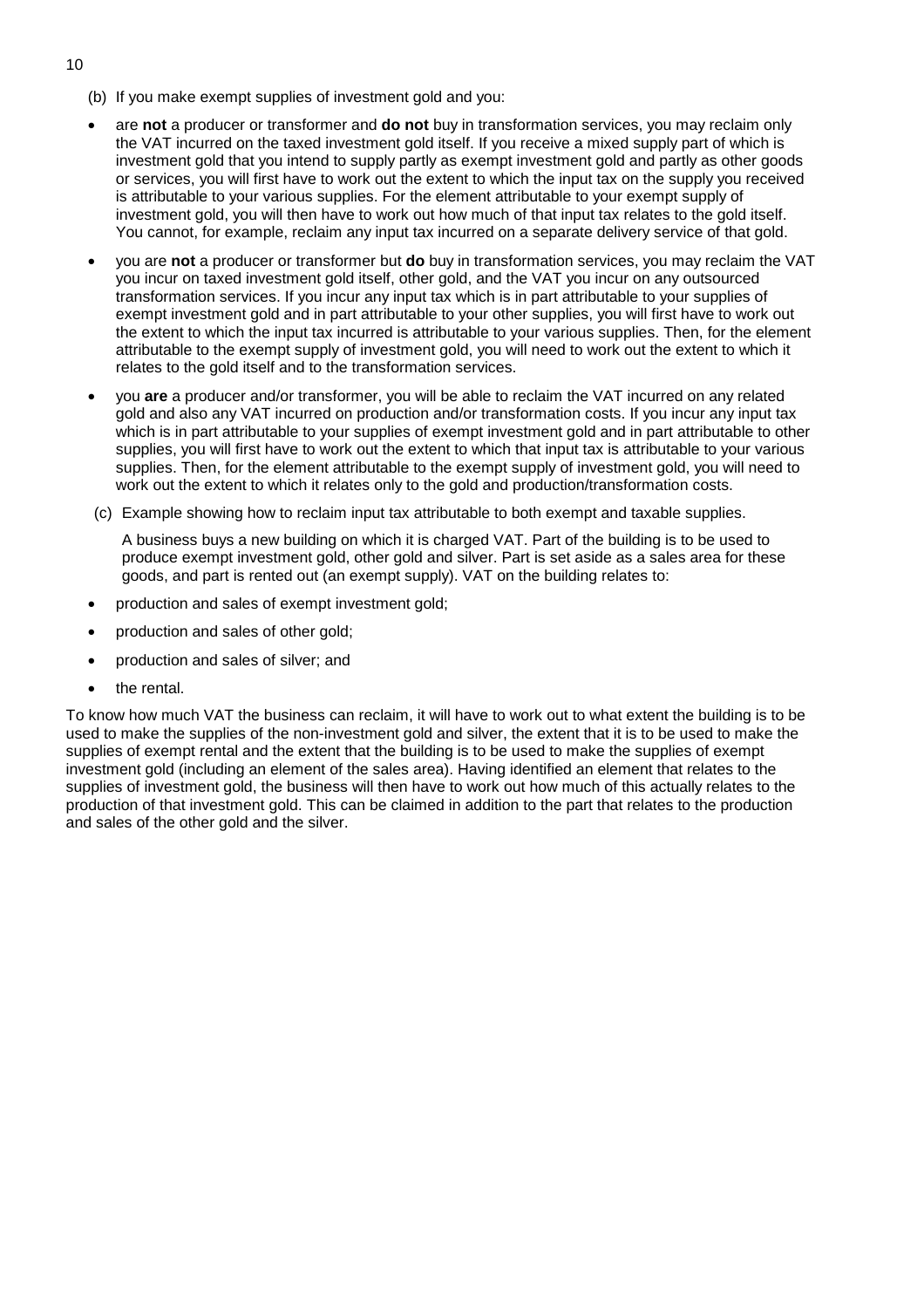## <span id="page-10-0"></span>**6. Invoicing requirements for trading in exempt investment gold**

## **Certain paragraphs within this section have legal force, and these are enclosed within boxes.**

## <span id="page-10-1"></span>**6.1 Basic information about requirements**

There are special notification, invoicing, accounting and record keeping requirements for persons who trade in exempt investment gold.

The requirements apply when:

- $\bullet$ you sell exempt investment gold; and
- the gold is delivered, or otherwise made available to your customer.

## **If you do not meet your notification, invoicing, accounting and record keeping obligations you may become liable for a penalty. See section [9.](#page-16-0)**

## **The requirements and penalties apply whether or not you are registered or liable to be registered for VAT**.

## <span id="page-10-2"></span>**6.2 When do I need to issue an invoice for sales of exempt investment gold?**

You **must** issue an invoice for:

- each sale involving exempt investment gold which exceeds £5,000;
- smaller transactions if the total value of sales to that customer has exceeded £10,000 in the last twelve months.

You must also give each invoice a unique identifying number.

But please note that you do not need to produce the invoice or keep the records described in this section or section [7](#page-12-0) or notify us that you trade in investment gold (section [3\)](#page-5-0) if every supply of investment gold you make is for less than £5,000, unless the total value of supplies to an individual customer over the previous twelve months was above £10,000.

## <span id="page-10-3"></span>**6.3 Do I need to raise an invoice if I buy investment gold from a person who does not trade in investment gold?**

Yes - you **must** issue an invoice on behalf of the seller if:

- $\bullet$ the value of the purchase is more than £5,000; or
- you make more than one purchase from the same supplier and the total value of your purchases from that supplier has gone over £10,000 in the last twelve months.

It must contain all of the relevant details specified in paragraph [6.4.](#page-10-4) 

Also, the invoice must include the following declaration which must be signed by the seller:

**"I declare that to the best of my knowledge the details shown on this invoice are correct." (Signature and name)**.

## <span id="page-10-4"></span>**6.4 What must I show on the invoice for sales of exempt investment gold?**

Each invoice **must** contain the following details if appropriate:

- name and address of seller; your name and address (if different to the seller); name and address of the purchaser; delivery address (if different); unique customer reference (see paragraph [7.1\(b](#page-12-1))).
- date of invoice; delivery date; type of supply (for example, sale).
- your VAT registration number if you, or your principal are registered for VAT, or the seller's VAT registration number (if you are not the seller); and
- a description of the gold supplied;

-*for bars and wafers*: form, weight and purity, any other identifying feature (including any proprietary mark, hallmark and serial number where applicable); **or**

-*for investment gold coins*: the coin type, country of origin and whether or not the coin is included on the list of gold coins reproduced in Notice 701/21A *Investment gold coins*.

the number of items; and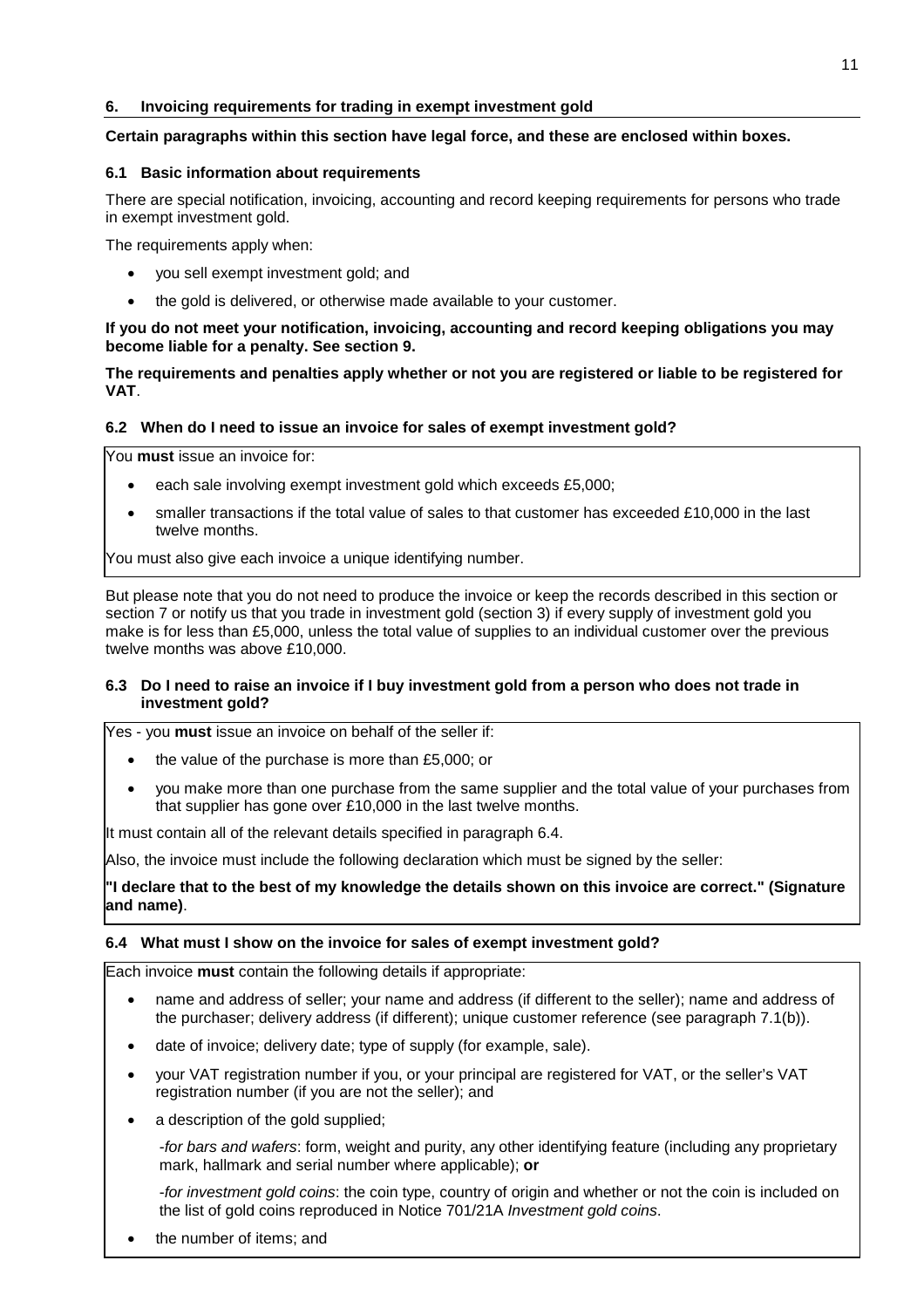#### $\bullet$ the total amount payable.

## <span id="page-11-0"></span>**6.5 What must I show on an invoice when I charge VAT?**

If you sell investment gold on which you have charged VAT (for example, because you have opted to tax) you must comply with all the normal invoicing requirements for taxable transactions, (see Notice 700 *The VAT Guide*) and the requirements of the special accounting scheme for gold (see paragraph 11.6).

## <span id="page-11-1"></span>**6.6 What if the invoice is for both taxable and exempt gold?**

If you supply taxable items (including gold) and exempt investment gold together you may include all the items on the same invoice, provided the invoice contains all the appropriate details.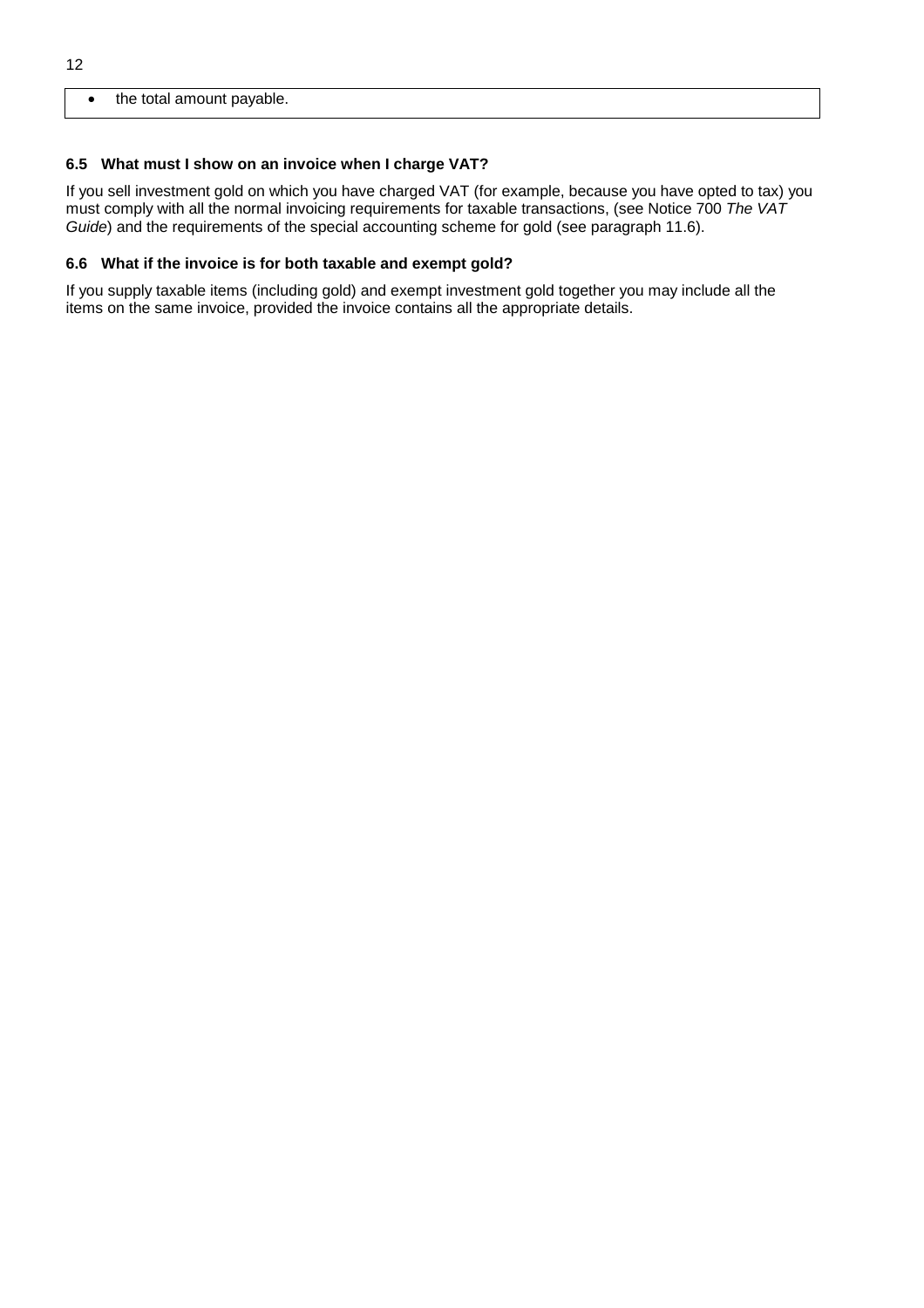## <span id="page-12-0"></span>**7. Records to be kept**

## **Certain paragraphs within this section have legal force, and these are enclosed within boxes.**

## <span id="page-12-1"></span>**7.1 Records to be kept for gold delivered or taken away by your customer**

If you sell exempt investment gold which is delivered or available to be taken away by your customer, you must keep the following information as part of your business records. These requirements do not apply if you make supplies described within paragraphs [7.2,](#page-13-0) [7.3\(](#page-13-1)a), [7.6](#page-14-2) and [8.2.](#page-15-2) 

## **This applies whether or not you are registered for VAT**.

## **(a) Accounting record.**

You must keep and maintain a record showing the following details:

- invoice number;
- invoice date;
- customer reference number;
- customer's VAT registration number (if applicable);
- description of the gold (form, quantity and purity);
- name and address of the agent (if applicable);
- $\bullet$ name and address of the purchaser; and
- transaction value.

## **(b) Customer record.**

You must keep and maintain a record identifying customers who purchase exempt investment gold. This record must have a unique reference number and contain the following information:

- name;
- date of birth;
- current address; and
- telephone number (if available).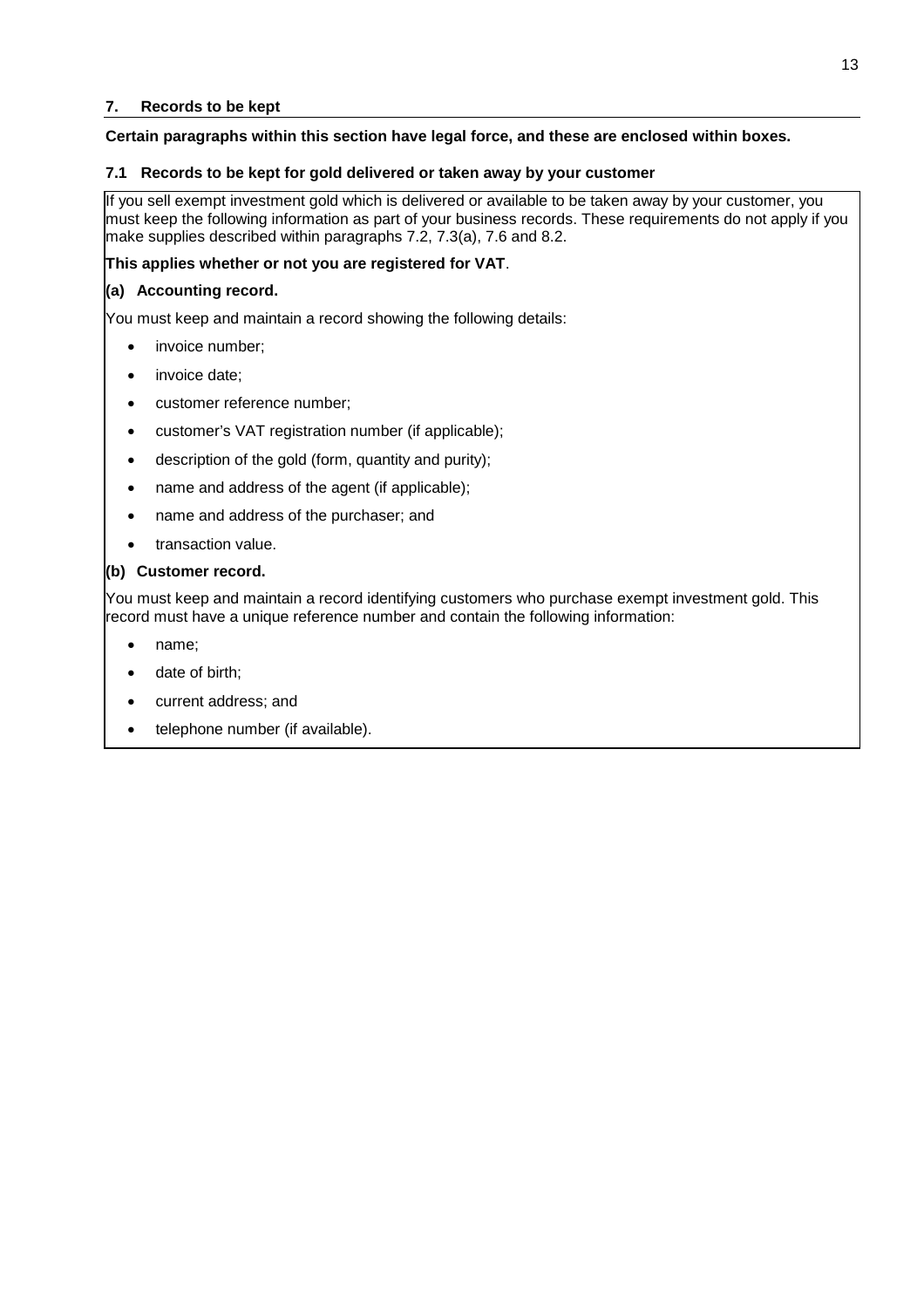You must take reasonable steps to ensure that your customer has given you correct information. In order to do this, you must ask for and examine at least one document from each of the following lists.

| List 1                   | List 2                                     |
|--------------------------|--------------------------------------------|
| Passport                 | Telephone bill                             |
| Full driving licence     | Other utility bill                         |
| National Insurance card  | Deeds                                      |
| <b>Birth certificate</b> | <b>Tenancy lease</b>                       |
| National identity card   | Council tax bill                           |
|                          | Hotel key card (for non-UK residents only) |

You may agree alternative satisfactory evidence with your local Business Advice Centre.

If possible, you should keep a copy of the documents you see. You should write on each copy "certified as original document". You must sign and date this declaration.

If it is not possible to keep a copy of the document you see, you must record, as part of your customer record, sufficient details to enable us to obtain a copy if we ask. As a minimum you should record:

- $\bullet$ the name of the document;
- the reference number; and
- the name and address of the issuing authority.

You must insist that your customer produces the original document. You must keep the record up to date.

## **(c) Method of keeping the required particulars.**

Where you are required to keep and maintain the records specified in parts a) and b) of this paragraph you may, as an alternative, keep and maintain the details required in a manner which is convenient for your business provided:

- all the details specified are accessible for inspection by a VAT officer; and
- you have agreed the format with your local Business Advice Centre.

## <span id="page-13-0"></span>**7.2 Banks and other financial service businesses**

If you are a bank or other financial service business which, for the purposes of the *Money Laundering Regulations 1993 (S.I. 1993/1933)*, is a "relevant financial business" you may, as an alternative to the customer record set out in paragraph [7.1\(](#page-12-1)b), keep and maintain the records specified in those regulations.

Relevant financial businesses to whom this applies must conduct the appropriate identification procedures and keep the required records in the case of all transactions in investment gold where the value of a one-off transaction exceeds 15,000 euro or, where one-off transactions appear linked and their value together exceeds 15,000 euro.

For the purposes of this notice the exchange rate between the euro and the United Kingdom Pound sterling shall be the annual rate published in the Official Journal of the European Communities (OJEC). www.europa.eu.int/eur-lex.

## <span id="page-13-1"></span>**7.3 Auctioneers and other agents of investment gold**

(a) Where you are acting in your own name

If, as an agent or auctioneer, you invoice goods in your own name for goods sold on behalf of a third party vendor, the goods are treated for VAT purposes as supplies both to and by you. Auctioneers are treated as agents for VAT purposes. For more information about the VAT treatment of transactions by agents see Notice 700 *The VAT Guide.* 

You are considered to be making a supply of services to the vendor in return for commission charged, and if a buyer's premium is charged, you are also making a further supply of services to the buyer.

It is important not to confuse the supply of the goods with the supply of services to the seller or the buyer.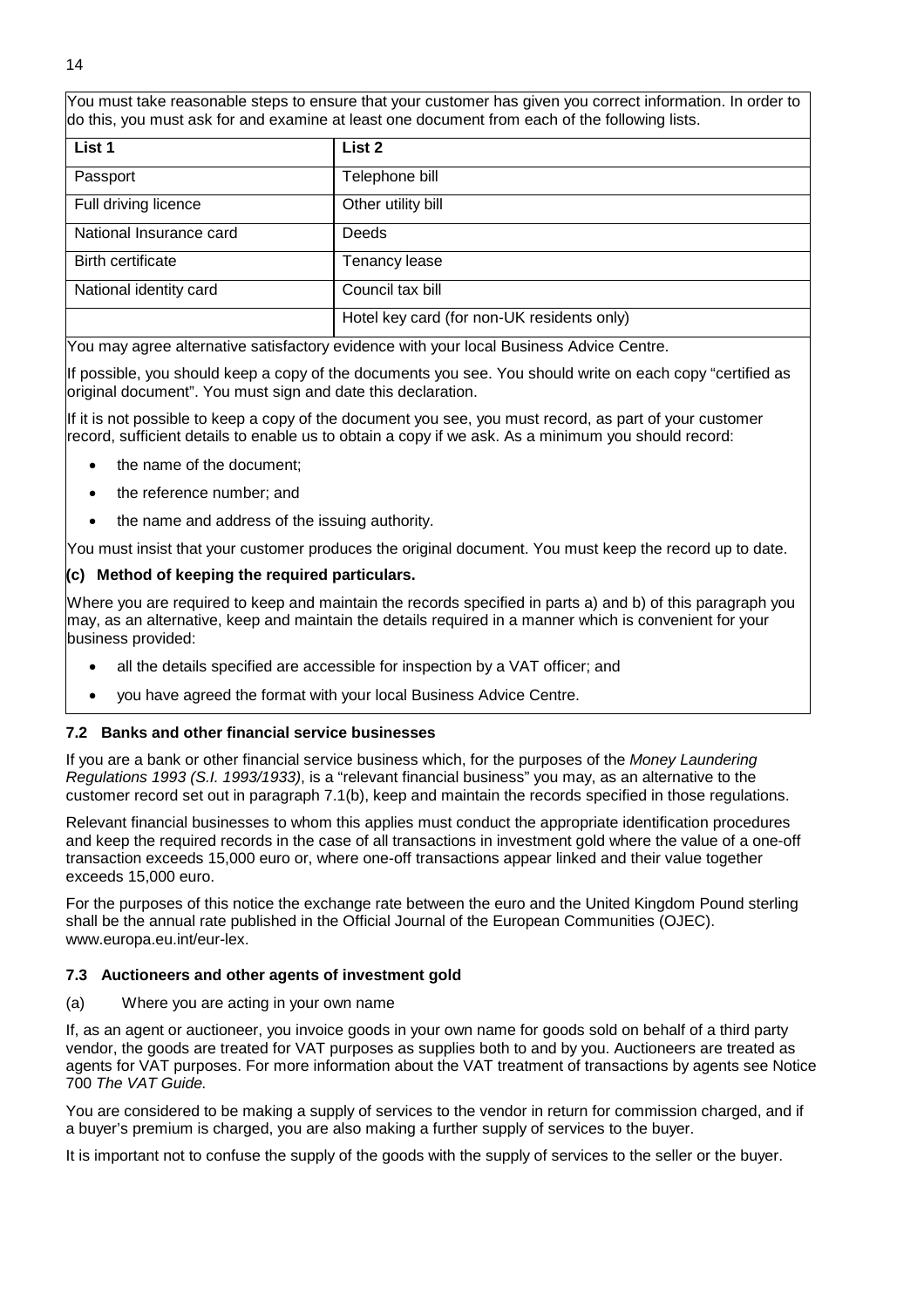As an agent or auctioneer, you are treated as if you were supplying the goods yourself. The special scheme applies to you in the same way as it would apply to a principal. Supplies involving investment gold or investment gold coins will be exempt, unless you are selling gold upon which an option to tax has been exercised. For more information about opting to tax see section [4.](#page-7-0) The auctioneer will also have the same rights of deduction (see section [5\)](#page-8-0) and is bound by the same notification, record keeping and accounting obligations (see sections [6,](#page-10-0) [7,](#page-12-0) and [8\)](#page-15-0).

It is important that you check with the vendor before the sale whether the gold being sold is investment gold. If you are an auctioneer you should also remember that investment gold coins are not eligible for the Auctioneers' Scheme.

## **If you are an agent or auctioneer acting in your own name, your supply of services to either the buyer or the seller will be taxable.**

(b) Where you are acting in the name of your principal

If, as an agent or auctioneer, you sell and invoice the goods in the name of your principal, your supply will be exempt (see paragraph [2.2\)](#page-4-2). You may opt to tax these services, if you are registered for VAT and your principal also opts to tax his onward supply of the investment gold (see paragraph [4.5\).](#page-7-5)

## <span id="page-14-0"></span>**7.4 Internet and mail order sales**

If you sell investment gold over the internet or by mail order and you fulfil the conditions at (a) or (b) below, you may, instead of keeping the customer record set out at paragraph [7.1\(](#page-12-1)b), keep and maintain the following record:

- (a) if your supply is paid for by credit card and the delivery address is also the card holder's address, you must record the name of your customer, the credit card issuer and the card number; or
- (b) if your supply is paid for by cheque, you must record the name of your customer, the name of the bank and the account number of your customer.

You must also keep proof of despatch of the investment gold to your customer's address.

## <span id="page-14-1"></span>**7.5 Sales by VAT registered businesses**

If you are registered for VAT and you are:

- $\bullet$ authorised to opt to tax supplies of investment gold; or
- $\bullet$ a producer or transformer of investment gold;

you must keep and maintain with your VAT account, in addition to the records set out in paragraphs [3.1,](#page-5-1) [6.2,](#page-10-2)  [6.3,](#page-10-3) and [7.3\(](#page-13-1)a) and [7.6,](#page-14-2) a record of any supply of investment gold made to another taxable person where you have delivered or otherwise made the gold available to them, and on which you have not opted to tax.

## <span id="page-14-2"></span>**7.6 Sales to VAT registered businesses**

If you sell investment gold to another VAT registered business you may, instead of keeping the customer record described at paragraph [7.1\(](#page-12-1)b), ask your customer for their VAT registration number. However, you must check with your local Business Advice Centre that the VAT registration number provided is authentic.

## <span id="page-14-3"></span>**7.7 How long must I keep my records?**

You must keep all the documents and records specified in this section for at least 6 years from the date of the transaction. In the case of regular customers, you must keep your customer record for 6 years following the most recent supply of investment gold.

If you purchase investment gold you must keep the purchase invoice you receive for at least 6 years from the date of the transaction.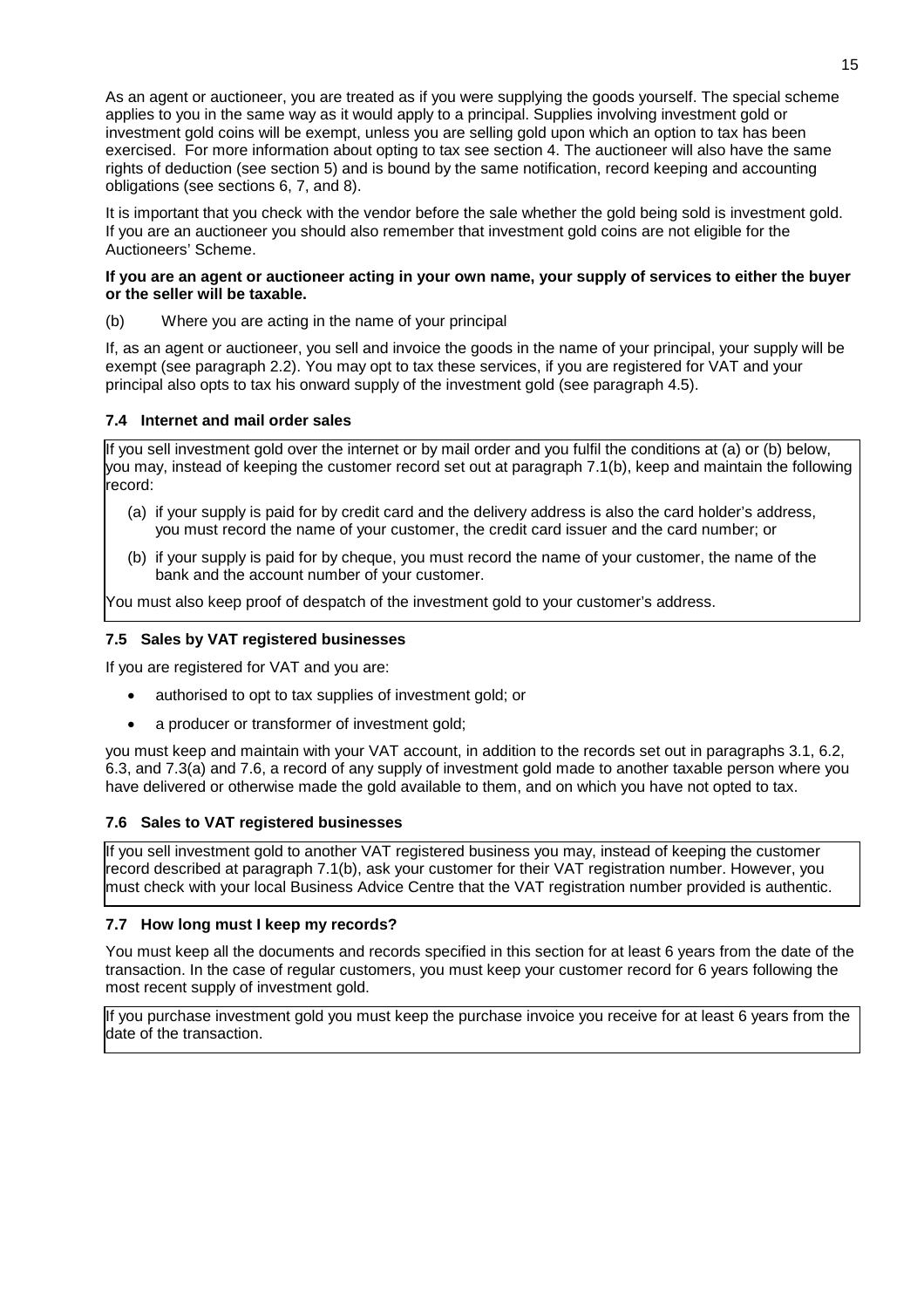## <span id="page-15-0"></span>**8. Imports and exports of investment gold**

## <span id="page-15-1"></span>**8.1 Imports and acquisitions**

Imports and acquisitions (see section [16\)](#page-27-0) of investment gold from a place outside the UK are exempt from VAT. But you must enter the transaction details on Customs Procedure Code form (CPC) 40 00 73 in order to gain the exemption.

Further information on imports and acquisitions is given in Notice 725 *The Single Market* and Notice 702 *Imports.*

## <span id="page-15-2"></span>**8.2 Exports and despatches**

The supply of investment gold which is exported to a place outside the EC or despatched to a business in another EC member state is outside the scope of UK VAT with input tax recovered in accordance with the normal rules. You must however, keep evidence of the export or despatch. Further information is given in Notice 703 *VAT: Exports and removals of goods from the United Kingdom* and Notice 704 *VAT Retail exports*.

## <span id="page-15-3"></span>**8.3 EC sales lists (ESLs) and Intrastat**

You do not need to complete ESLs for exempt sales of investment gold to businesses established in other EC member states. You must, however, complete any required Intrastat declaration.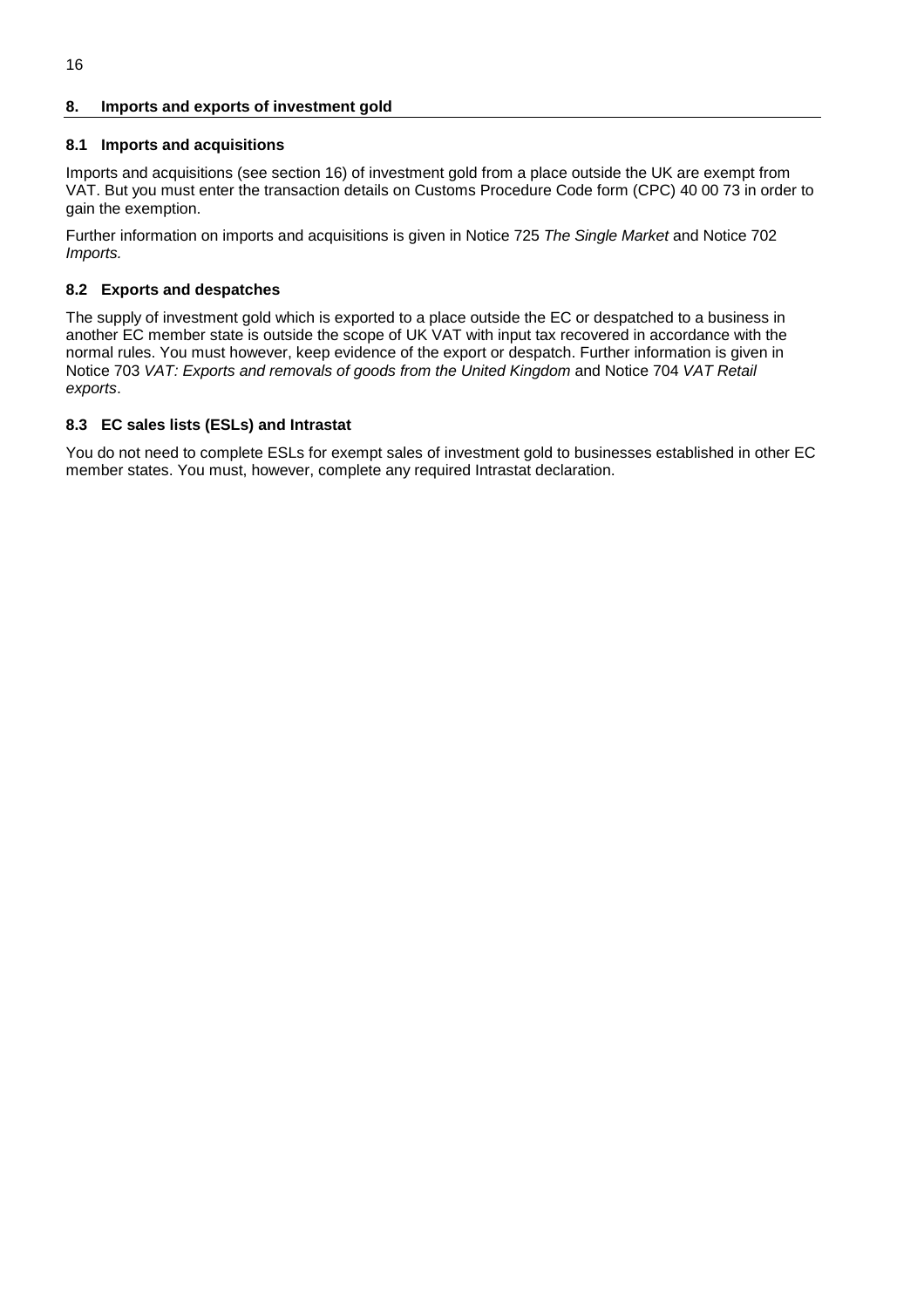### <span id="page-16-0"></span>**9. Penalties**

#### <span id="page-16-1"></span>**9.1 Why are there penalties?**

Gold frequently moves between the taxable (industrial) and exempt (investment) markets and can be easily transformed into taxable gold or gold products such as jewellery. We need a full audit trail in order to make sure that VAT is properly accounted for when this happens.

The notification, invoicing, and record keeping requirements described in sections [3,](#page-5-0) [6 a](#page-10-0)nd [7 p](#page-12-0)rovide this audit trail. The Finance Act 2000 introduced a penalty, chargeable when businesses (whether or not they are registered or liable to be registered for VAT) do not satisfy these requirements.

If you are assessed for this penalty it does not mean that you are suspected of involvement in a VAT fraud.

## <span id="page-16-2"></span>**9.2 When might I be liable to a penalty?**

You will only be charged a penalty if we are not satisfied that you have a reasonable excuse, see paragraph [9.6,](#page-16-6) and we may reduce the amount of the penalty if this is justified in the circumstances of the case, see paragraph [9.7.](#page-16-7)

## <span id="page-16-3"></span>**9.3 Is there a time limit for assessing a penalty?**

Yes. The penalty will not be assessed more than 3 years after the transaction date, or more than 2 years after we had sufficient facts to make the assessment.

## <span id="page-16-4"></span>**9.4 What is the penalty?**

The penalty will normally be 17.5% of the value of the transactions concerned.

## <span id="page-16-5"></span>**9.5 Best judgement**

Where there is doubt about the value of the transactions, we will assess the penalty on the basis of our best judgement. We will consider all the relevant material before us, making an honest and fair estimate of the value of the transactions involved.

## <span id="page-16-6"></span>**9.6 Reasonable excuse**

We will not impose a penalty if you have a reasonable excuse for failing to comply with the requirements. Although reasonable excuse is not defined in law, we do not regard insufficient funds or reliance on information from a third party as being a reasonable excuse. Ignorance of the law would not normally constitute a reasonable excuse either, although it may be a mitigating factor, see paragraph [9.7.](#page-16-7) 

We will look carefully at the individual circumstances of each case, and take into account whether or not the circumstances could be foreseen and what steps were taken to make alternative arrangements. We will also consider whether you contacted your local Business Advice Centre for help and advice, and whether you gave sufficient priority to meeting your obligations.

## <span id="page-16-7"></span>**9.7 Mitigation**

We, or on appeal, the VAT and Duties Tribunal may reduce the amount of the penalty taking into consideration the individual circumstances of each case. For example, we will consider the following in deciding whether a reduction of the penalty is appropriate:

- number of breaches;
- seriousness of breaches;
- co-operation with Customs;
- compassionate grounds;
- the period of time involved;
- deliberate or reckless behaviour;
- perceived risk to the revenue; and
- degree of care exercised.

It is your responsibility to bring to our attention any mitigating factors.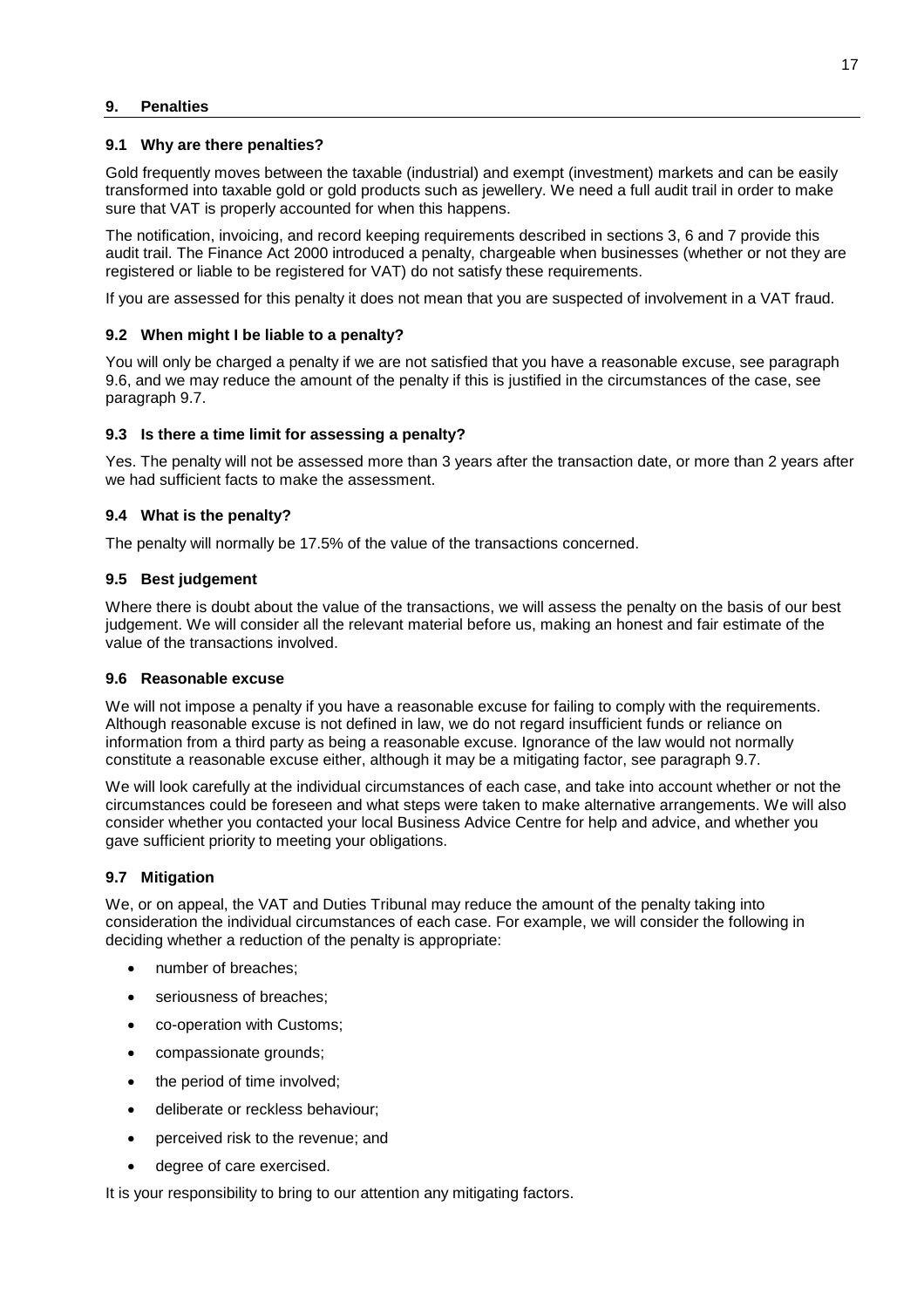## <span id="page-17-0"></span>**9.8 Right of appeal**

If you disagree with our decision to issue a penalty, you can ask your local Business Advice Centre to reconsider it. You should certainly do this if you can provide new information or you think we have not taken everything into account. This does not affect your right to appeal to the VAT and Duties Tribunal.

You may ask us to reconsider, or appeal to the VAT and Duties Tribunal about:

- your liability to the penalty;
- the amount of the penalty;
- $\bullet$ our refusal to accept you have a reasonable excuse; and
- $\bullet$ the amount by which we have mitigated the penalty.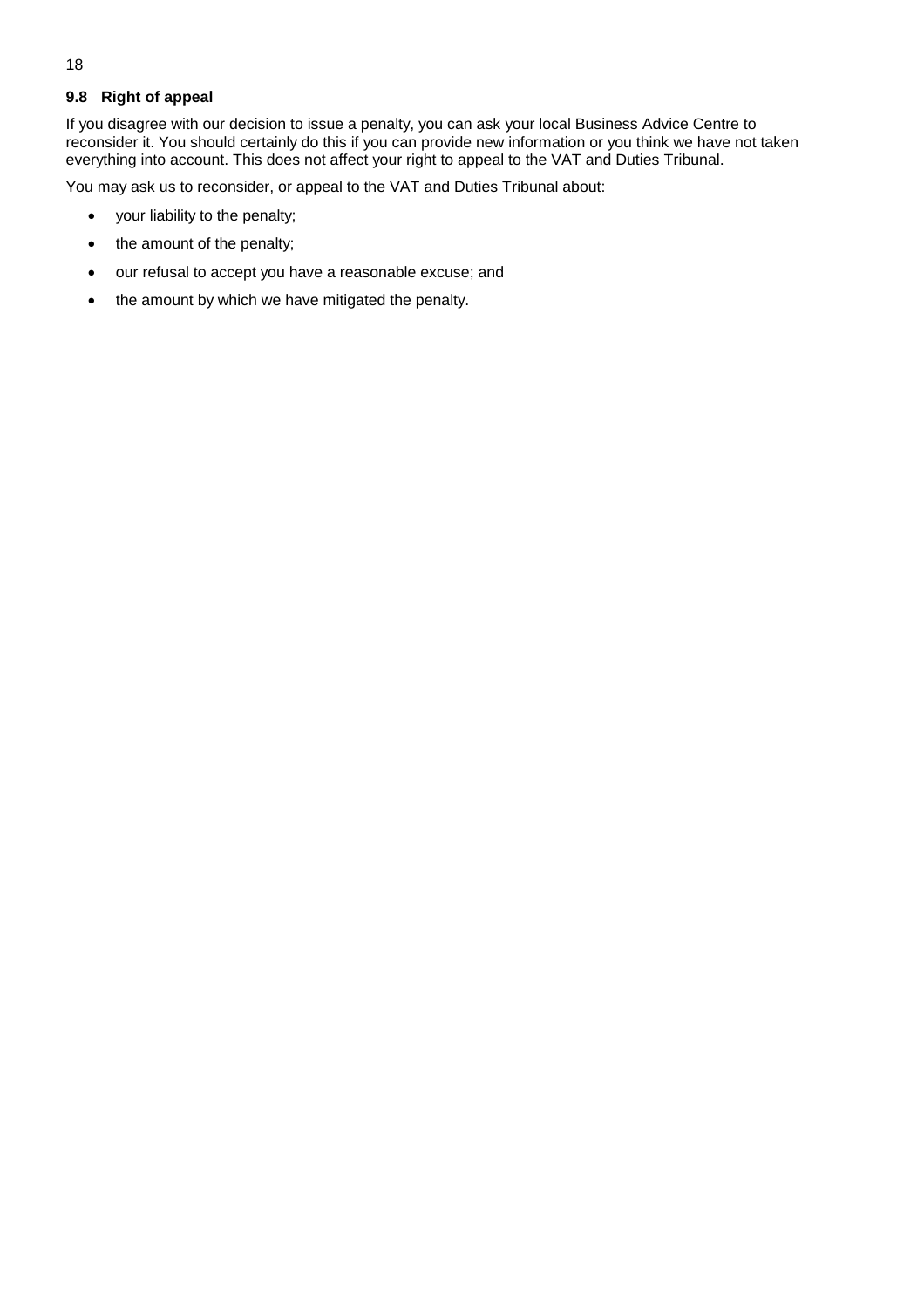## <span id="page-18-0"></span>**10. Transactions in gold, other than investment gold**

## <span id="page-18-1"></span>**10.1 What to do first**

When you make or receive supplies of gold that is not investment gold you need to determine whether or not your supplies come within the scope of UK VAT.

## <span id="page-18-2"></span>**10.2 Is the supply within the scope of UK VAT?**

If you are making or receiving supplies of gold, other than investment gold the following decision table explains the VAT liability of the supply.

| <b>Step</b>    | <b>Decision</b>                                     | <b>Further information</b>                                  |
|----------------|-----------------------------------------------------|-------------------------------------------------------------|
|                | Is the gold allocated?                              | See paragraph 2.2 and section                               |
|                | If 'yes', go to step 2.                             | 16.                                                         |
|                | If 'no', go to step 3.                              |                                                             |
| 2              | Is the gold in the UK?                              |                                                             |
|                | If 'yes', go to step 4.                             |                                                             |
|                | If 'no', the supply is outside the scope of UK VAT. |                                                             |
| 3              | Does the supplier belong in the UK?                 |                                                             |
|                | If 'yes', go to step 5.                             |                                                             |
|                | If 'no', go to step 6.                              |                                                             |
| $\overline{4}$ | Is the gold exported?                               | See conditions set out in Notice                            |
|                | If 'yes', the supply is zero-rated.                 | 703 Exports and removal of<br>goods from the United Kingdom |
|                | If 'no', the supply is standard-rated.              | or Notice 704 VAT Retail<br>Exports.                        |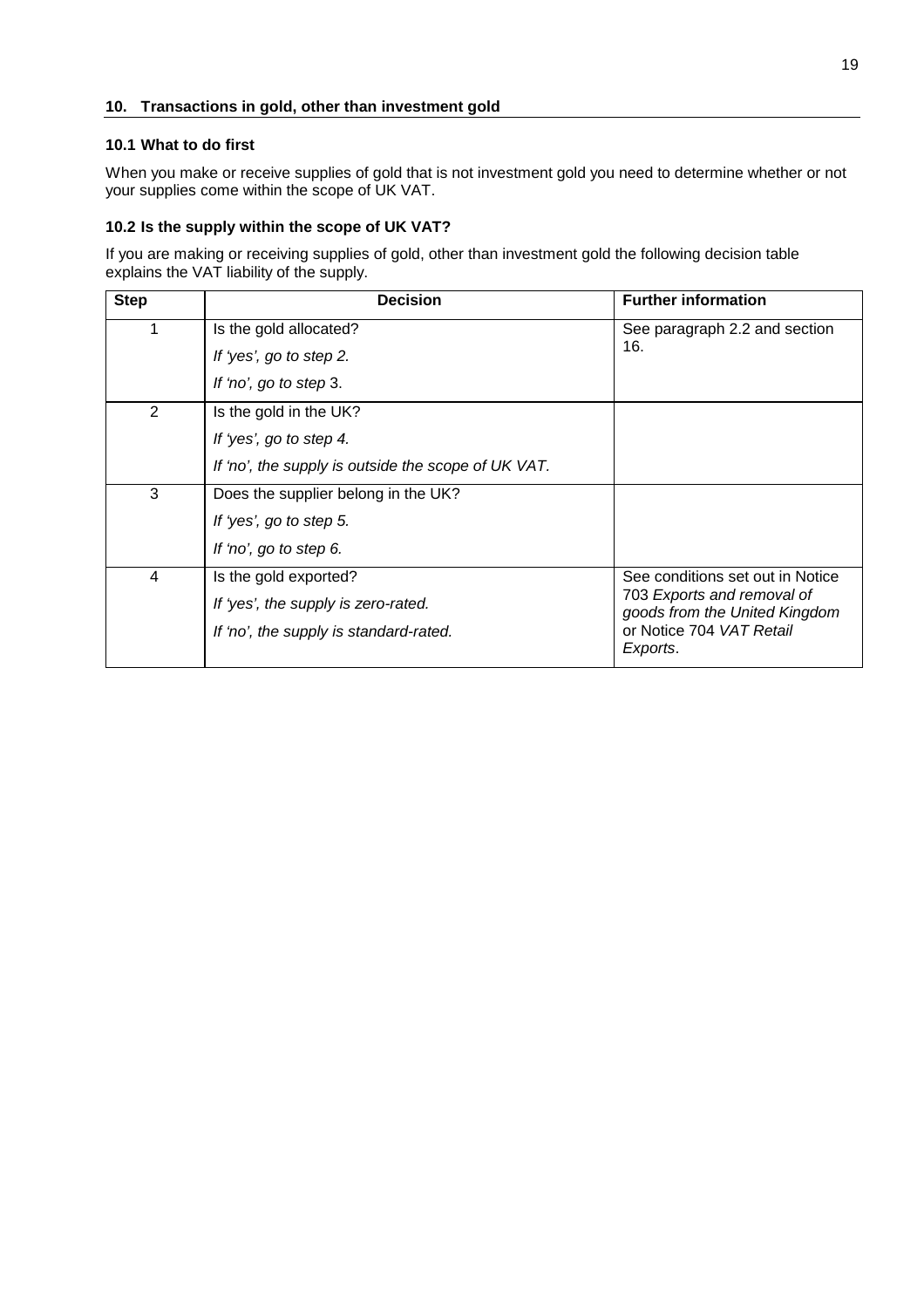| 5              | Does the customer belong in the EC?<br>If 'yes', go to step 7.                 | See Notice 703 Exports and<br>removal of goods from the United<br>Kingdom. |  |
|----------------|--------------------------------------------------------------------------------|----------------------------------------------------------------------------|--|
|                | If 'no', the supply is outside the scope of UK VAT.                            | Input tax may be reclaimed                                                 |  |
| 6              | Is the customer a business which belongs in the UK?                            | See Notice 703 Exports and                                                 |  |
|                | If 'yes', the customer accounts for VAT on the supply at<br>the standard rate. | removal of goods from the United<br>Kingdom.                               |  |
|                | If 'no', the supply is outside the scope of UK VAT.                            | See section 11.                                                            |  |
| $\overline{7}$ | Is the customer a business which belongs outside the<br>UK?                    | See Notice 703 Exports and<br>removal of goods from the United             |  |
|                | If 'yes', input tax credit may be reclaimed.                                   | Kingdom.                                                                   |  |
|                | If 'no', the supply is standard-rated.                                         |                                                                            |  |
|                |                                                                                |                                                                            |  |

## <span id="page-19-0"></span>**10.3 Zero-rating**

Some transactions are specifically zero-rated and details of these are in paragraphs [10.4 a](#page-19-1)nd [10.5.](#page-19-2) 

## <span id="page-19-1"></span>**10.4 Supplies between central banks and members of the London Bullion Market Association**

Any supply between central banks (see section [16\)](#page-27-0) or between a central bank and a member of the London Bullion Market of:

- gold, including investment gold, held in the UK;
- $\bullet$ a right to acquire gold, including investment gold, held in the UK; and
- $\bullet$ a part interest in gold, including investment gold, held in the UK,

is zero-rated.

## <span id="page-19-2"></span>**10.5 Supplies of gold on the London Bullion Market**

The London Bullion Market is a commodity market for the purposes of the Value Added Tax (Terminal Markets) Order 1973. Members of the London Bullion Market are, for the purposes of the same Order, considered to be persons who are members of the London Bullion Market Association.

Certain transactions in gold on the London Bullion Market are zero-rated under the provisions of the Value Added Tax (Terminal Markets) Order 1973. See Notice 701/9 *Derivatives and terminal markets*.

## <span id="page-19-3"></span>**10.6 Items of numismatic interest**

Although precious metals are excluded from the second-hand margin scheme, gold coins (other than investment gold coins) bought and sold as collectors' items may be eligible as items of numismatic interest (see Notice 718 *Margin schemes for second-hand goods, works of art, antiques and collectors' items*) and section [11.](#page-20-0)

## <span id="page-19-4"></span>**10.7 Imports and acquisitions**

Importations and acquisitions (see section [16\)](#page-27-0) of gold and gold coins, other than investment gold are chargeable with VAT at the standard rate. However, importations and acquisitions of gold by central banks (see section [16\)](#page-27-0) are subject to special treatment (see paragraph [10.4\)](#page-19-1).

Further information on imports and acquisitions is given in Notice 725 *The Single Market* and Notice 702 *Imports*.

## <span id="page-19-5"></span>**10.8 Exports and despatches**

The supply of gold and gold coins, other than investment gold, which is exported to a place outside the EC, or despatched (see section [16\)](#page-27-0) to another business in another EC member state, is outside the scope of VAT. You must complete any required Intrastat declaration for trade with other EC member states.

Further information is given in Notice 703 *Exports and removals of goods from the United Kingdom* and Notice 704 *VAT Retail Exports*.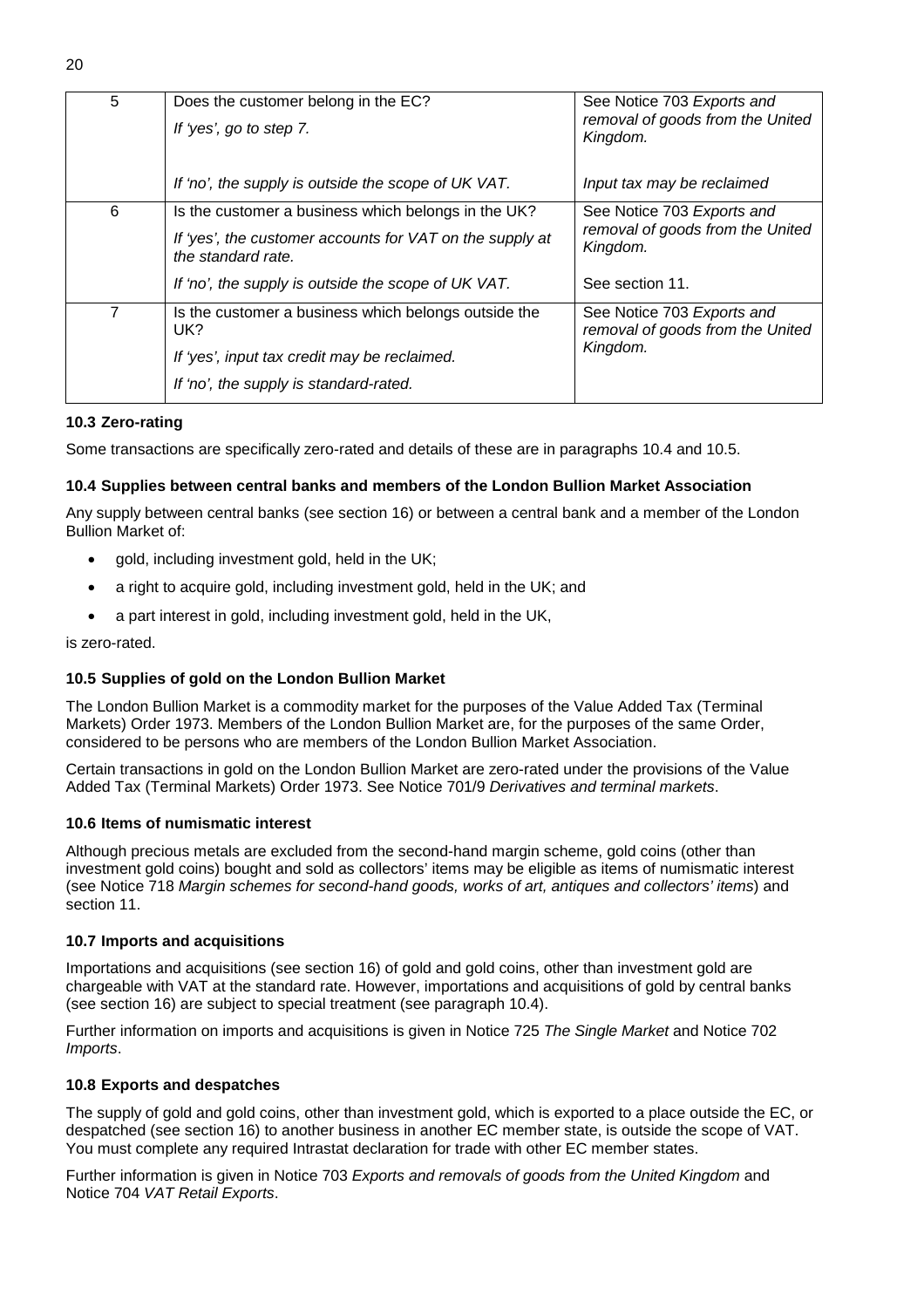## <span id="page-20-0"></span>**Note: the special accounting scheme for gold is compulsory.**

## <span id="page-20-1"></span>**11.1 About the special accounting scheme**

The special accounting scheme for gold is to be used for the transactions in gold listed below at paragraph [11.2](#page-20-2) between VAT registered traders.

Under normal VAT procedures, if you are a VAT registered trader selling goods you issue a VAT invoice and receive payment for the price of the goods and the VAT due on the sale. You (as the seller) then account to us for this VAT on your next VAT return.

## **The scheme transfers the responsibility for paying the VAT on certain transactions in gold from the seller to the buyer.**

## <span id="page-20-2"></span>**11.2 When does the scheme apply?**

The special accounting scheme for gold **must** be used when:

- the seller and the buyer are both VAT registered persons, or are persons liable to be registered as a consequence of the transaction, or other transactions;
- the supply by the seller is by way of business and the buyer is making the purchase in connection with any business carried on by them; or
- you carry out treatment or processing work on your customers' goods, and the goods produced are fine gold (see section [16\)](#page-27-0), gold grain of any purity, or gold coins.

The special accounting scheme for gold will apply if you supply:

- goods consisting of fine gold (see section [16\)](#page-27-0), and gold coins - except coins traded under the secondhand margin scheme. See Notice 718 *Margin schemes for second-hand goods, works of art, antiques and collectors' items*. Supplies of dental gold, gold targets and gold slugs are excluded;
- goods containing gold for which the amount paid or payable for the supply (apart from any VAT) does not exceed, or exceeds by no more than a negligible amount, the open market value of the gold contained in the goods. The open market value of the gold is the "fix price" of the gold at the time of supply, this is the price set in the twice-daily meetings by London Gold Fixing Ltd. This includes supplies of scrap (including live scrap – scrapped jewellery, broken jewellery, watch cases, cigarette cases etc) and sweepings. Supplies of part manufactured or finished jewellery, gold compounds and semi manufactured carrated products, are excluded (except gold grain);
- services of treating or processing goods to make fine gold (see section [16\),](#page-27-0) gold grain or gold coins; or
- investment gold regardless of whether the supply is classed as a supply of goods or a supply of services where the seller has exercised the option to tax outlined at section [4,](#page-7-0) or where the supply is between a member and a non-member of the London Bullion Market Association.

## <span id="page-20-3"></span>**11.3 How does the scheme work?**

If you are liable to use the special accounting scheme, you should follow the procedure table below.

| <b>Step</b> | Ask yourself                                                                                 | <b>Further information</b>                      |
|-------------|----------------------------------------------------------------------------------------------|-------------------------------------------------|
|             | Are you a UK VAT registered business?                                                        |                                                 |
|             | If 'yes', go to step 3.                                                                      |                                                 |
|             | If 'no', go to step 2.                                                                       |                                                 |
| 2           | Are you liable to be registered for VAT?                                                     | See section 13 and                              |
|             | If 'yes', apply to register. Failure to do so may make you liable to<br>financial penalties. | Notice 700/1 Should I<br>be registered for VAT? |
|             | If 'no', you are not making taxable supplies.                                                |                                                 |
| 3           | Is this a supply of gold of a type described in paragraph 11.2?                              |                                                 |
|             | If 'yes', go to step 5 for gold coins, or step 7 for other supplies of gold.                 |                                                 |
|             | If 'no', go to step 4.                                                                       |                                                 |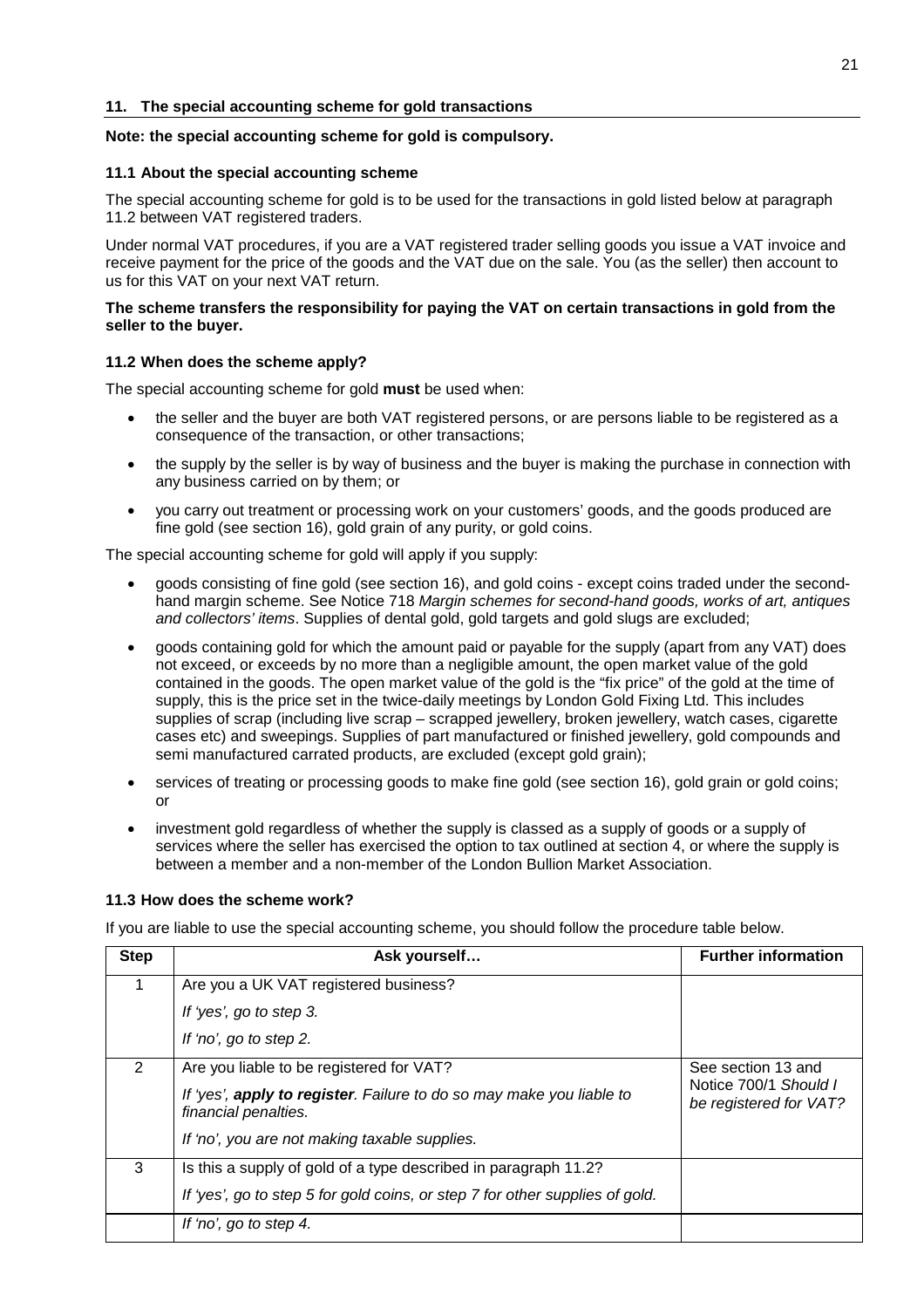| ٠ |
|---|
|   |

| 4              | Is this a supply of gold coins?                                                                                                                                                                                                                                    |                                                           |
|----------------|--------------------------------------------------------------------------------------------------------------------------------------------------------------------------------------------------------------------------------------------------------------------|-----------------------------------------------------------|
|                | If 'yes', go to step 5.                                                                                                                                                                                                                                            |                                                           |
|                | If 'no', the supply is not within the scope of the special accounting<br>scheme. You must charge VAT to your customer who should pay it to<br>you. You must issue a VAT invoice and account for the VAT to<br>Customs and Excise.                                  |                                                           |
| 5              | Are the coins investment gold coins?<br>If 'yes', go to step 6.                                                                                                                                                                                                    | See Notice 701/21A<br>Investment gold coins.              |
|                | If 'no', VAT may be accounted for under the margin scheme, or go to<br>step 7.                                                                                                                                                                                     | See Notice 718 Margin<br>scheme for second-<br>hand goods |
| 6              | Are you a producer or transformer of investment gold coins who has<br>opted to tax the supply?                                                                                                                                                                     | See section 4.                                            |
|                | If 'yes', go to step 7.                                                                                                                                                                                                                                            |                                                           |
|                | If 'no', your supply is exempt and the special accounting scheme does<br>not apply unless you are a member or are dealing with a member of<br>the London Bullion Market Association.                                                                               | See paragraph 11.5.                                       |
| $\overline{7}$ | Are you satisfied your buyer is a UK VAT registered business?                                                                                                                                                                                                      | See paragraphs 11.4                                       |
|                | If 'yes', the supply is within the scope of the special accounting<br>scheme. You must issue a tax invoice as described in paragraph 11.6.<br>The purchaser pays you the VAT exclusive price of the gold and<br>accounts for the output tax to Customs and Excise. | and 11.6.                                                 |
|                | If 'no', the special accounting scheme does not apply.                                                                                                                                                                                                             |                                                           |

## <span id="page-21-0"></span>**11.4 Accounting for output tax as a purchaser**

If you purchase gold under the special accounting scheme for gold, you must account for VAT on the value of the supply of gold made by the seller. If you fail to do this, we may assess you for the VAT due on the transaction.

If you purchase manufactured goods containing gold which are held out for sale as such, and you pay over VAT to your supplier, you may be required to prove that your purchase did not fall within the provisions of the special accounting scheme for gold. If you cannot prove this, you may be treated as if you purchased gold and you will be required to account for the output tax due under the special accounting scheme.

## <span id="page-21-1"></span>**11.5 Dealings on the terminal market in gold**

Supplies which are zero-rated under the Terminal Markets Order are unaffected by the special accounting scheme for gold. However, transactions between members of the London Bullion Market Association and taxable persons who are not members of that Association are taxable at the standard rate and the special accounting scheme applies (see paragraph [10.5\)](#page-19-2). In such a case the London Bullion Market Association member or non-member must raise a VAT invoice as usual. This must bear the form of words detailed in paragraph [11.6](#page-21-2) and the buyer is responsible for accounting for the seller's output tax. See Notice 701/9 *Derivatives and terminal markets*.

## <span id="page-21-2"></span>**11.6 Issue of VAT invoices for supplies of gold covered by the scheme**

If you make a supply of gold under the special accounting scheme for gold, you must issue a VAT invoice to the buyer. This must show all of the information normally required to be shown on VAT invoices, (see Notice 700 *The VAT Guide*, and for investment gold paragraph [6.2\)](#page-10-2). The seller's invoice must include a form of words to the effect that the output tax shown on the invoice is payable to Customs by the purchaser of the gold. The suggested form of words is:

"£......output tax on this supply of gold to be accounted for to Customs and Excise by the buyer."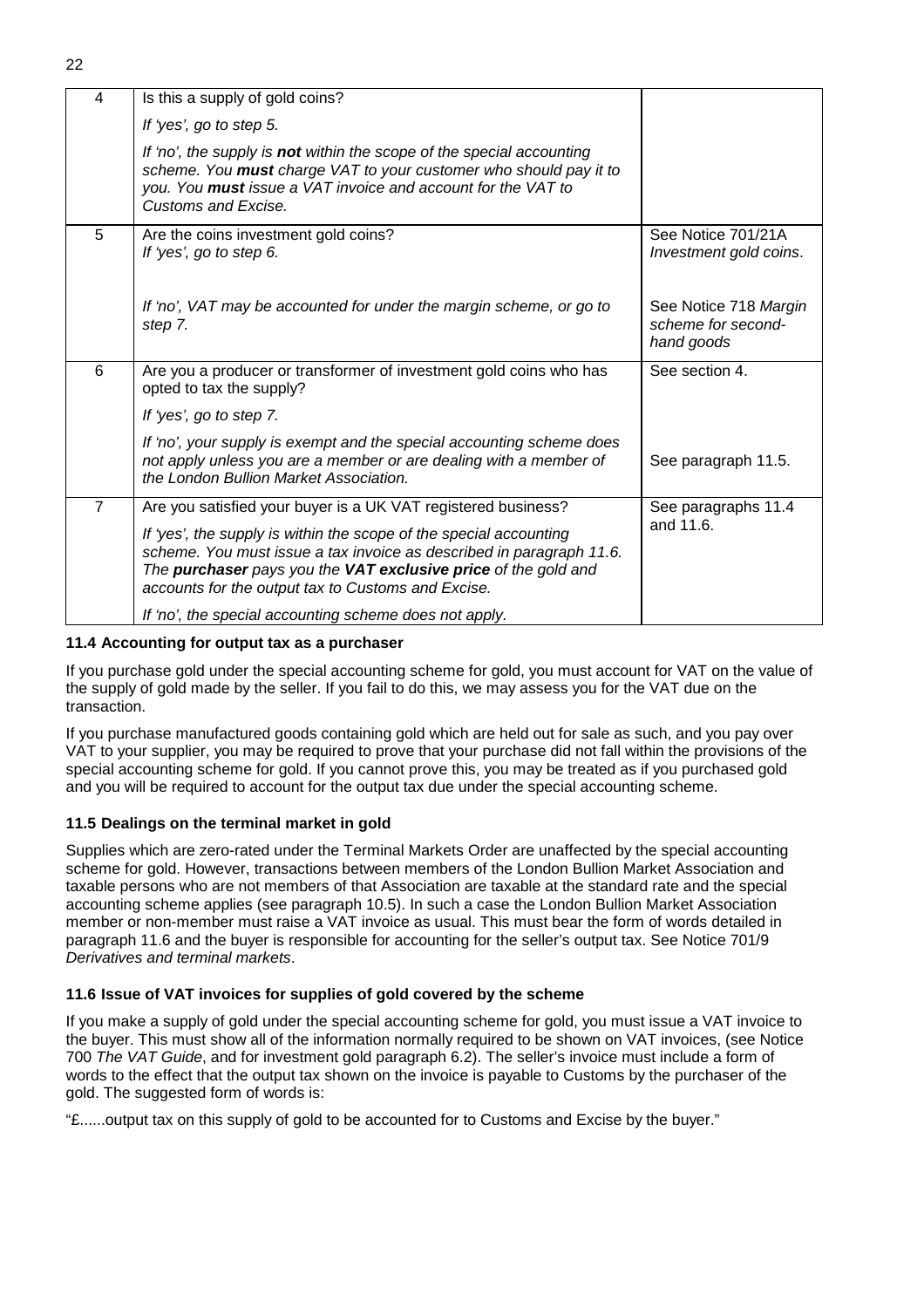The invoice must also show:

(a) the time of supply (or tax point). This is ordinarily the date of delivery of the gold or the date when the gold is made available for removal by the purchaser, (see Notice 700 *The VAT Guide*);

## **and**

- (b) a description sufficient to identify the goods which includes:
- the weight of the gold;
- $\bullet$ the purity of the gold;
- the number of individual items (where possible); and
- the fix price of the gold on the day of delivery;

## **and**

(c) the name and address of the buyer;

## **and**

(d) the invoice date and number.

If you are approved to issue self-billed VAT invoices, you must also show all of the above details.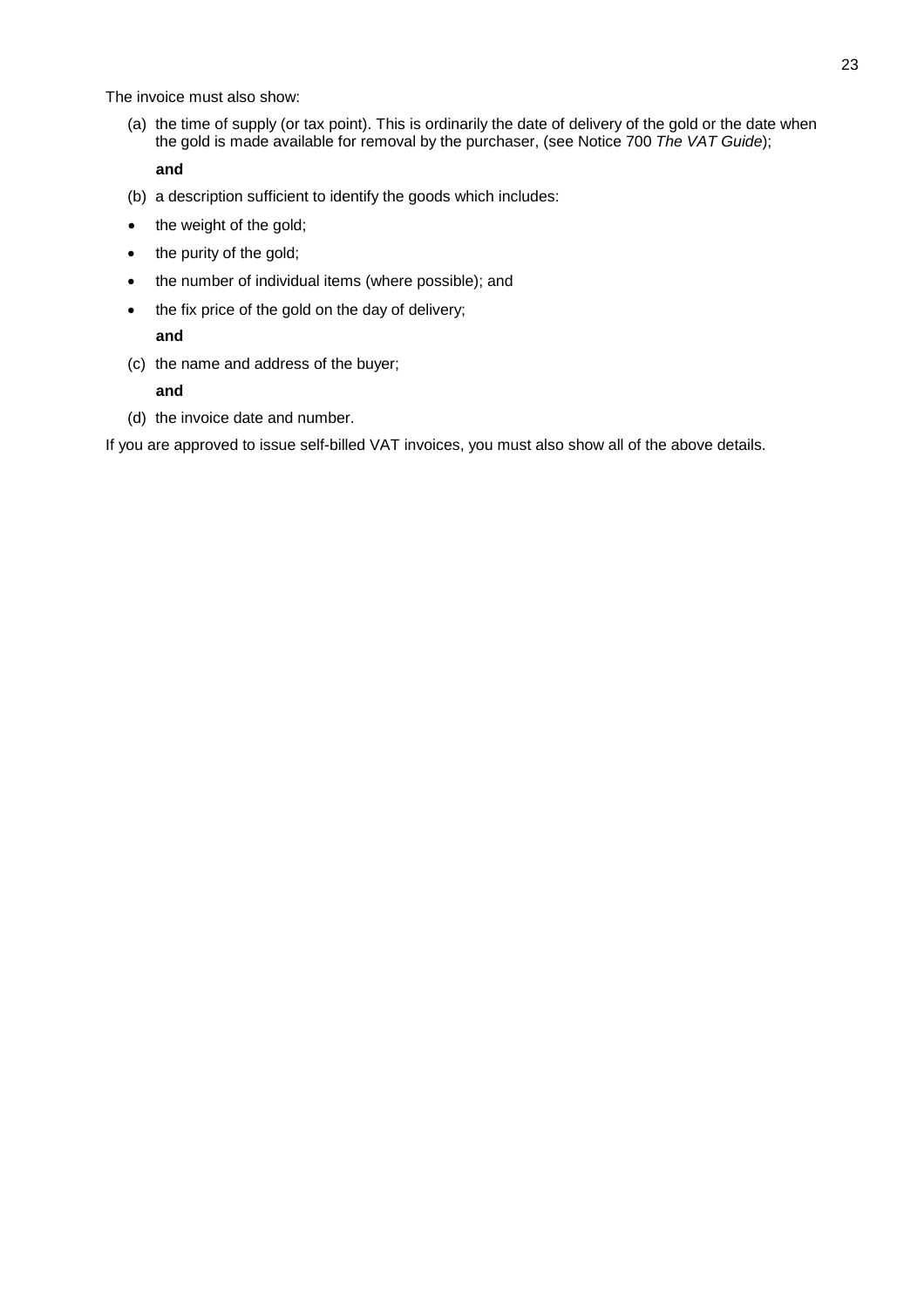## <span id="page-23-0"></span>**12. Filling in your VAT return**

| <b>Box</b>     | Information to enter                                                                                                                                                                                                                                                                                                             |
|----------------|----------------------------------------------------------------------------------------------------------------------------------------------------------------------------------------------------------------------------------------------------------------------------------------------------------------------------------|
| 1              | If you have purchased gold, include the VAT due on your purchase of gold. The purchase of<br>gold is treated as a supply by you as well as by your supplier. You must account for the<br>output tax in the same period that you purchase the gold or it is made available for removal<br>by you whether or not you have sold it. |
|                | If you have sold gold under the special accounting scheme, do not show the VAT shown on<br>your sales invoice in this box.                                                                                                                                                                                                       |
|                | In this box you must also show output tax due on your other supplies under the normal VAT<br>accounting mechanism.                                                                                                                                                                                                               |
| $\mathbf{2}$   | In this box include acquisition (see section 16) tax on any goods, including gold acquired from<br>other EC member states.                                                                                                                                                                                                       |
| 3              | Enter the sum of box 1 and box 2.                                                                                                                                                                                                                                                                                                |
| 4              | Include the VAT due on your purchases of gold. In this box you must also show input tax to<br>be reclaimed under the normal VAT accounting procedures on your other purchases and<br>acquisitions.                                                                                                                               |
| 5              | Complete as normal.                                                                                                                                                                                                                                                                                                              |
| 6              | Complete as normal. If you have sold gold, enter the VAT-exclusive value of the sale. If you<br>have purchased gold include its value here. This is deemed to be a supply by you, as well as<br>by your supplier.                                                                                                                |
| $\overline{7}$ | Complete as normal. Include the value of gold you have bought.                                                                                                                                                                                                                                                                   |
| 8 & 9          | Complete as normal.                                                                                                                                                                                                                                                                                                              |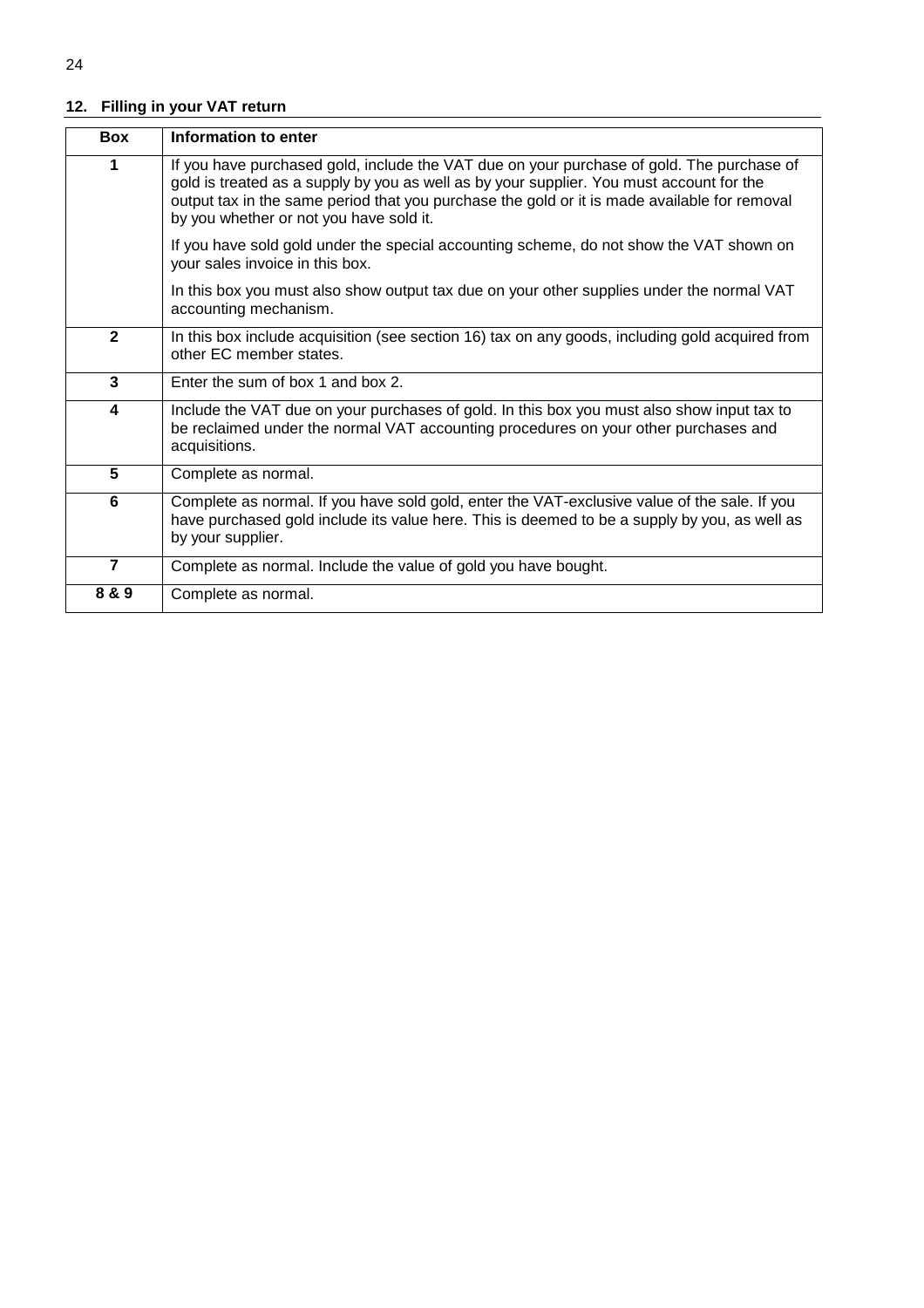## <span id="page-24-0"></span>**13. Registration**

The special accounting scheme for gold covers supplies of gold between taxable persons as outlined in paragraph [11.2.](#page-20-2) A taxable person is someone who is either registered for VAT or who is liable to be registered for VAT.

The supply of gold covered by the scheme is treated as a taxable supply by the customer as well as by the seller for the purposes of registration.

In deciding if you are liable to register for VAT you must add the value of your business *purchases* of gold to the value of other taxable supplies which you make including *sales* of gold to arrive at your taxable turnover. So, if you purchase gold in the course or furtherance of a business and you are not registered for VAT, then you must consider whether you are liable to be registered as follows if either:

- in a 12 month period your taxable supplies exceed the registration threshold, you must notify your local Business Advice Centre within 30 days of the end of the month in which the limit was exceeded; **or**
- there are reasonable grounds for believing that the taxable supplies which you will make **in the next 30 days** will exceed the threshold, then you must notify your local Business Advice Centre within 30 days of the day on which grounds first existed.

However, there are special rules for persons who become liable to be registered for VAT solely by virtue of their dealings in investment gold with members of the London Bullion Market Association. If you require further advice you should contact our National Advice Service on 0845 010 9000.

Further information on VAT registration can be found in Notice 700/1 *Should I be registered for VAT?* **If you fail to notify Customs at the proper time you may be liable to a financial penalty**.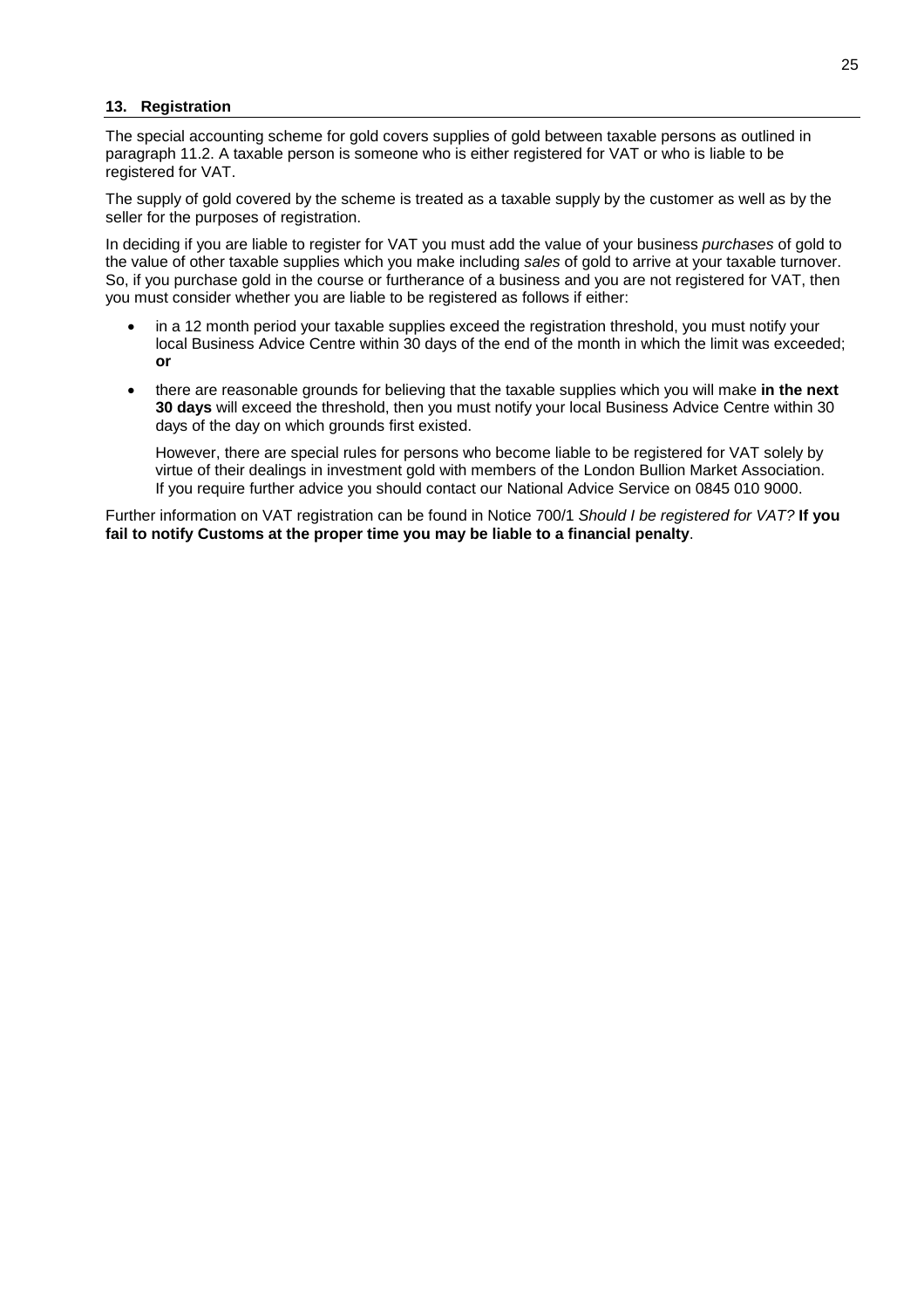## <span id="page-25-0"></span>**14. Smuggled gold**

The use of the special accounting scheme for gold does not alter the fact that **all smuggled gold may be liable to forfeiture under the Customs and Excise Management Act 1979**. This applies even if the gold is found in the hands of an innocent purchaser. It is therefore very important that, in your own interest, you look carefully at the evidence of origin of any gold before you agree to buy it.

The information below is intended as guidance for gold dealers who may be invited to purchase gold bullion, gold coins and gold scrap.

## <span id="page-25-1"></span>**14.1 How to avoid buying smuggled gold**

If you are buying gold it is important to safeguard your own position by satisfying yourself, as far as you reasonably can, that the metal has not been smuggled. You should satisfy yourself, as to the answers to the following questions (by asking your supplier if necessary) **before** agreeing to buy the gold.

- $\bullet$ Where has the gold come from?
- -Has it been imported from outside the EC?
- - If it has been imported from outside the EC, is there evidence that the gold has been properly declared at import and that import VAT has been paid if appropriate?
- $\bullet$ Why is it being sold, and is it offered for sale below market value?
- -How is it delivered and is it available in the usual variety of types?
- -Is a quick settlement and/or cash payment demanded?
- -Is the seller new and does the seller have a fixed place of business?
- -Does the seller regularly supply large quantities?
- $\bullet$ Has the seller references (from a bank, for example)? And
- -Are there other grounds for suspicion about either the standing of the seller or the origin of the gold?

It is not sufficient to confine your questions to the past integrity of your supplier. When buying gold you should be satisfied in all circumstances that it is safe to become involved in the transaction.

Where any person has been found to be dealing in smuggled gold, and we are considering whether the gold should be forfeited and criminal proceedings started, we will look very closely at the nature of the transaction and the degree of care that was exercised.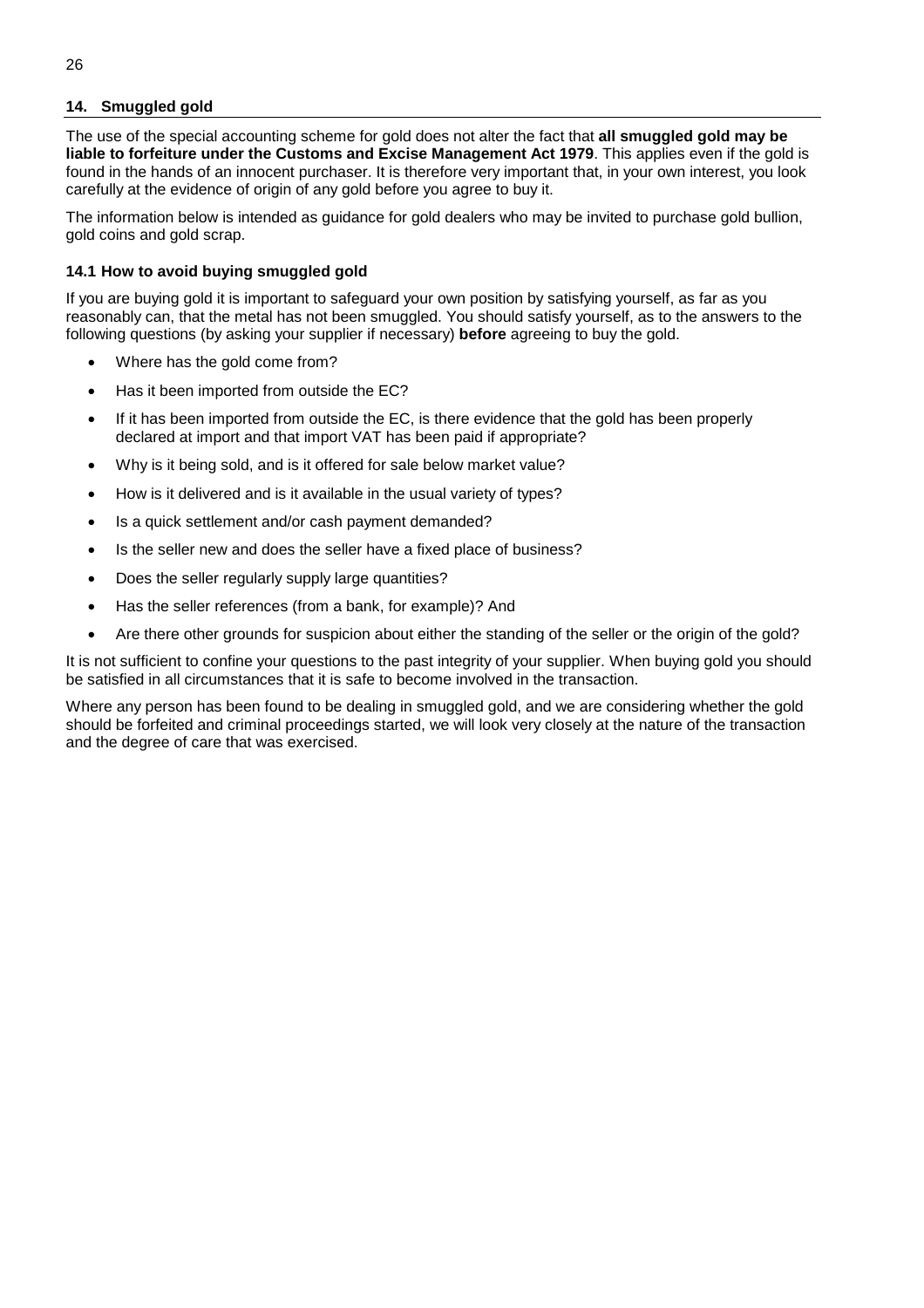## <span id="page-26-0"></span>**15. List of weights accepted by the bullion markets**

In paragraph [2.1](#page-4-1) of this notice, investment gold (other than investment gold coins) is defined as: "gold of a purity not less than 995 thousandths that is in the form of a bar, or a wafer, of a weight accepted by the bullion markets".

For the purposes of this definition bars and wafers are commonly traded in the following weights:

| Unit                                        | <b>Weights available</b>                                                                          |
|---------------------------------------------|---------------------------------------------------------------------------------------------------|
| London Good Delivery Bar                    | 12.5 Kilogram                                                                                     |
| Kilogram Bars                               | 1 Kilogram                                                                                        |
| Gram                                        | 500 gram<br>250 gram<br>100 gram<br>50 gram<br>20 gram<br>10 gram<br>5 gram<br>2.5 gram<br>1 gram |
| Ounce $(1 oz = 31.1035 grams)$              | 100 ounce<br>10 ounce<br>5 ounce<br>1 ounce<br>1/ <sub>2</sub> ounce<br>1⁄4 ounce                 |
| Tael $(1 \text{ tale} = 1.1913 oz)$         | 10 tael<br>5 tael<br>1 tael                                                                       |
| Tola $(10 \text{ tolas} = 3.75 \text{ oz})$ | 10 tola                                                                                           |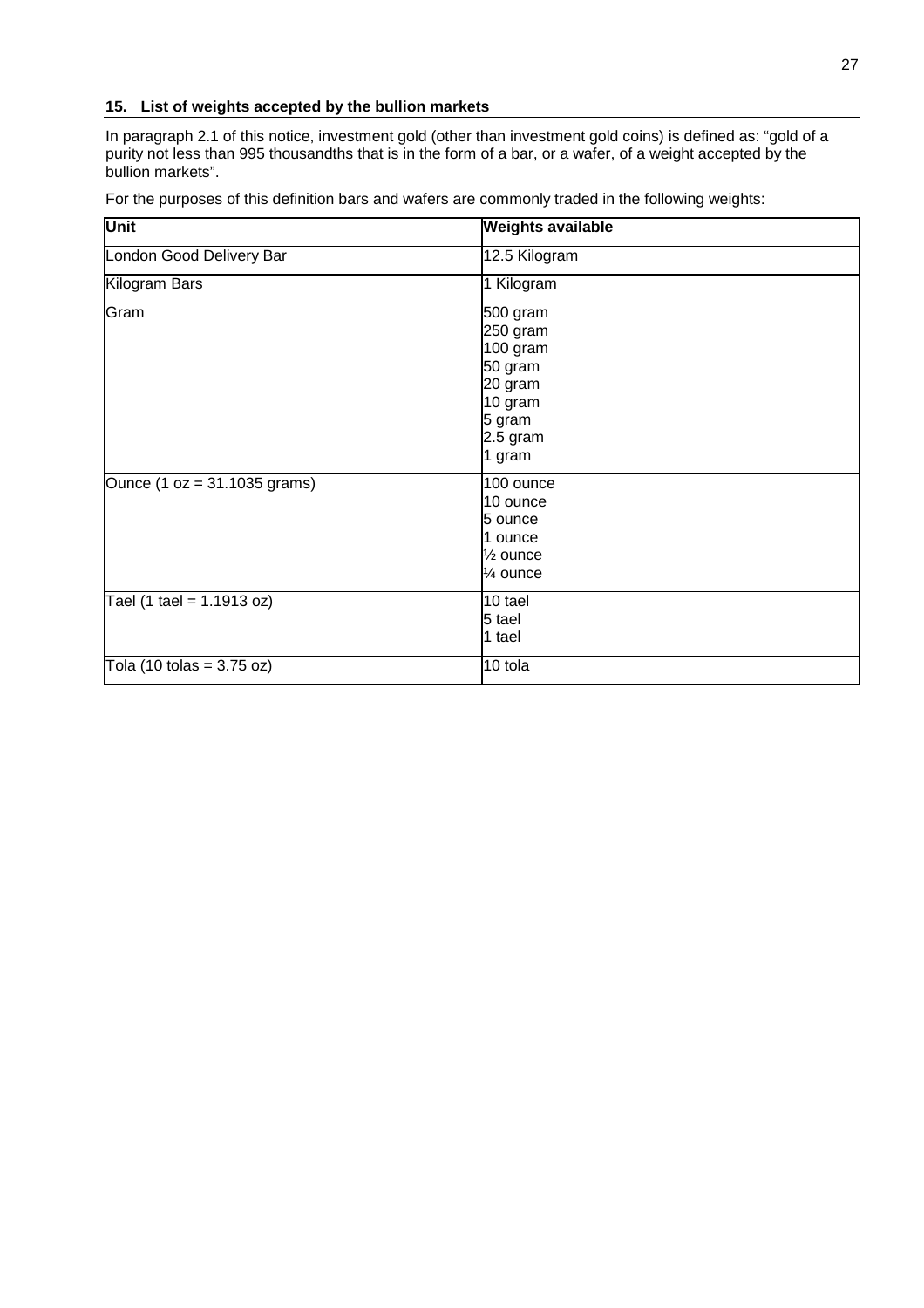## <span id="page-27-0"></span>**16. Glossary of terms**

| Throughout this notice, the following terms have the meanings shown. |                                                                                                                                                                                                                                                                                                                                                                                                                                                                                           |  |
|----------------------------------------------------------------------|-------------------------------------------------------------------------------------------------------------------------------------------------------------------------------------------------------------------------------------------------------------------------------------------------------------------------------------------------------------------------------------------------------------------------------------------------------------------------------------------|--|
| <b>Acquisition:</b>                                                  | receipt by a person registered, or liable to be registered<br>for VAT, of goods which have been supplied by a VAT<br>registered trader in another European Community (EC)<br>member state and removed from there to the United<br>Kingdom.                                                                                                                                                                                                                                                |  |
| Allocated:                                                           | gold or gold coins are allocated if they are set apart and<br>designated as belonging to, or reserved for specific<br>persons or purposes. The supply of allocated gold or gold<br>coins is a supply of goods for VAT purposes. If gold or<br>gold coins are delivered they are, of necessity, allocated.                                                                                                                                                                                 |  |
| <b>Central Banks:</b>                                                | these are the Bank of England and its counterparts in<br>other countries.                                                                                                                                                                                                                                                                                                                                                                                                                 |  |
| Despatches/despatched:                                               | the removal of goods from the United Kingdom and their<br>acquisition in another member state by a person<br>registered for VAT in that state.                                                                                                                                                                                                                                                                                                                                            |  |
| <b>European Community (EC):</b>                                      | the territorial limits of the EC for VAT purposes determine<br>whether certain supplies of services qualify for input tax<br>recovery. Information about the limits is given in Notice<br>741 Place of supply of services.                                                                                                                                                                                                                                                                |  |
| Fine gold:                                                           | gold with a high purity level. A good delivery bar is<br>acceptable at 0.995.                                                                                                                                                                                                                                                                                                                                                                                                             |  |
| Unallocated:                                                         | gold and gold coins are unallocated if they remain as an<br>unidentifiable part of a larger stock held by a supplier. The<br>supply of unallocated gold or gold coins is a supply of a<br>service for VAT purposes. This service is a financial<br>service for the purposes of the Value Added Tax Act 1994<br>Schedule 5; it is not, however, an exempt financial service<br>under Group 5 of Schedule 9. Transactions in investment<br>gold may be exempt under Group 15 of Schedule 9. |  |
| <b>United Kingdom (UK):</b>                                          | references in this notice to the UK apply also to the Isle of<br>Man unless the text indicates otherwise. VAT is<br>chargeable in the Isle of Man under Manx law, which<br>generally parallels UK legislation. There is no VAT in the<br>Channel Islands, which are outside the UK and EC for<br>VAT purposes.                                                                                                                                                                            |  |